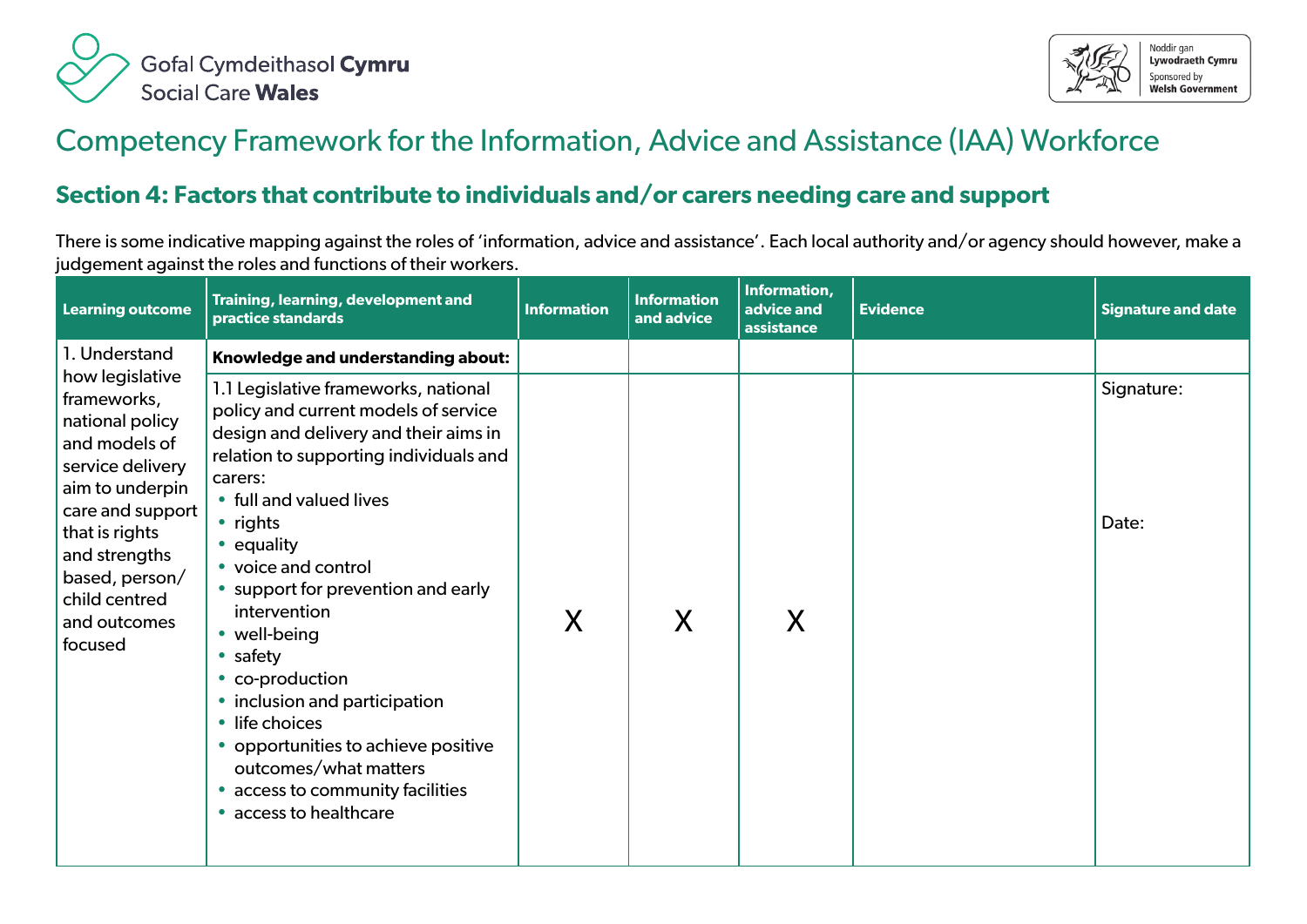| <b>Learning outcome</b> | Training, learning, development and<br>practice standards                                                                                                                                                                         | <b>Information</b> | <b>Information</b><br>and advice | Information,<br>advice and<br>assistance | <b>Evidence</b> | <b>Signature and date</b> |
|-------------------------|-----------------------------------------------------------------------------------------------------------------------------------------------------------------------------------------------------------------------------------|--------------------|----------------------------------|------------------------------------------|-----------------|---------------------------|
|                         | 1.2 The importance of ensuring<br>that individual needs, wishes and<br>preferences inform the support and<br>service received rather than fitting<br>individuals into existing provision that<br>may not meet identified outcomes | X                  | $\mathsf{X}$                     | X                                        |                 | Signature:<br>Date:       |
|                         | 1.3 How gender, ethnicity and<br>language, and social, cultural and<br>religious environments may impact on<br>individuals and the support that they<br>access                                                                    | X                  | X                                | X                                        |                 | Signature:<br>Date:       |
|                         | 1.4 The potential impact of<br>accessing care and support<br>Potential impact: positive and<br>negative                                                                                                                           |                    |                                  |                                          |                 | Signature:<br>Date:       |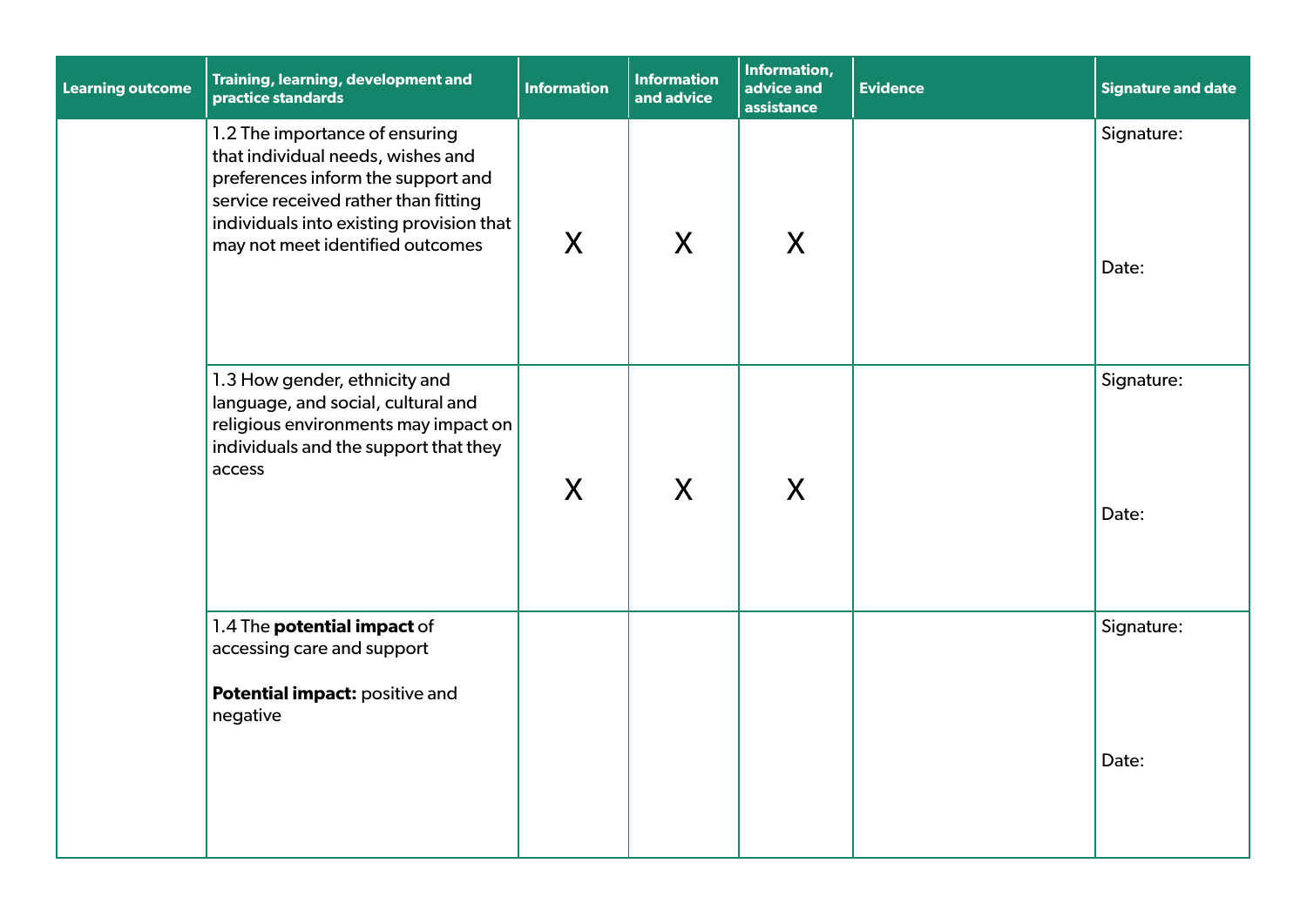| <b>Learning outcome</b> | Training, learning, development and<br>practice standards                                                                                                                                                                                                                                                                                                        | <b>Information</b> | <b>Information</b><br>and advice | Information,<br>advice and<br>assistance | <b>Evidence</b> | <b>Signature and date</b> |
|-------------------------|------------------------------------------------------------------------------------------------------------------------------------------------------------------------------------------------------------------------------------------------------------------------------------------------------------------------------------------------------------------|--------------------|----------------------------------|------------------------------------------|-----------------|---------------------------|
|                         | 1.5 How the judgement and<br>stereotypical assumptions of others<br>may:<br>• be unduly influenced by the factors,<br>conditions or circumstances of<br>individuals, families and carers<br>• lead to individuals, families and<br>carers being stigmatized<br>• have a negative impact on<br>individuals, families and carers and<br>the way that they function | X                  | X                                | X                                        |                 | Signature:<br>Date:       |
|                         | 1.6 Why it's important to take a<br>holistic view of individuals and carers                                                                                                                                                                                                                                                                                      | X                  | X                                | X                                        |                 | Signature:<br>Date:       |
|                         | 1.7 Why it's important that each<br>individual and/or carer is recognised<br>for their own individual abilities,<br>needs, strengths, gifts and talents                                                                                                                                                                                                          | X                  | X                                | X                                        |                 | Signature:<br>Date:       |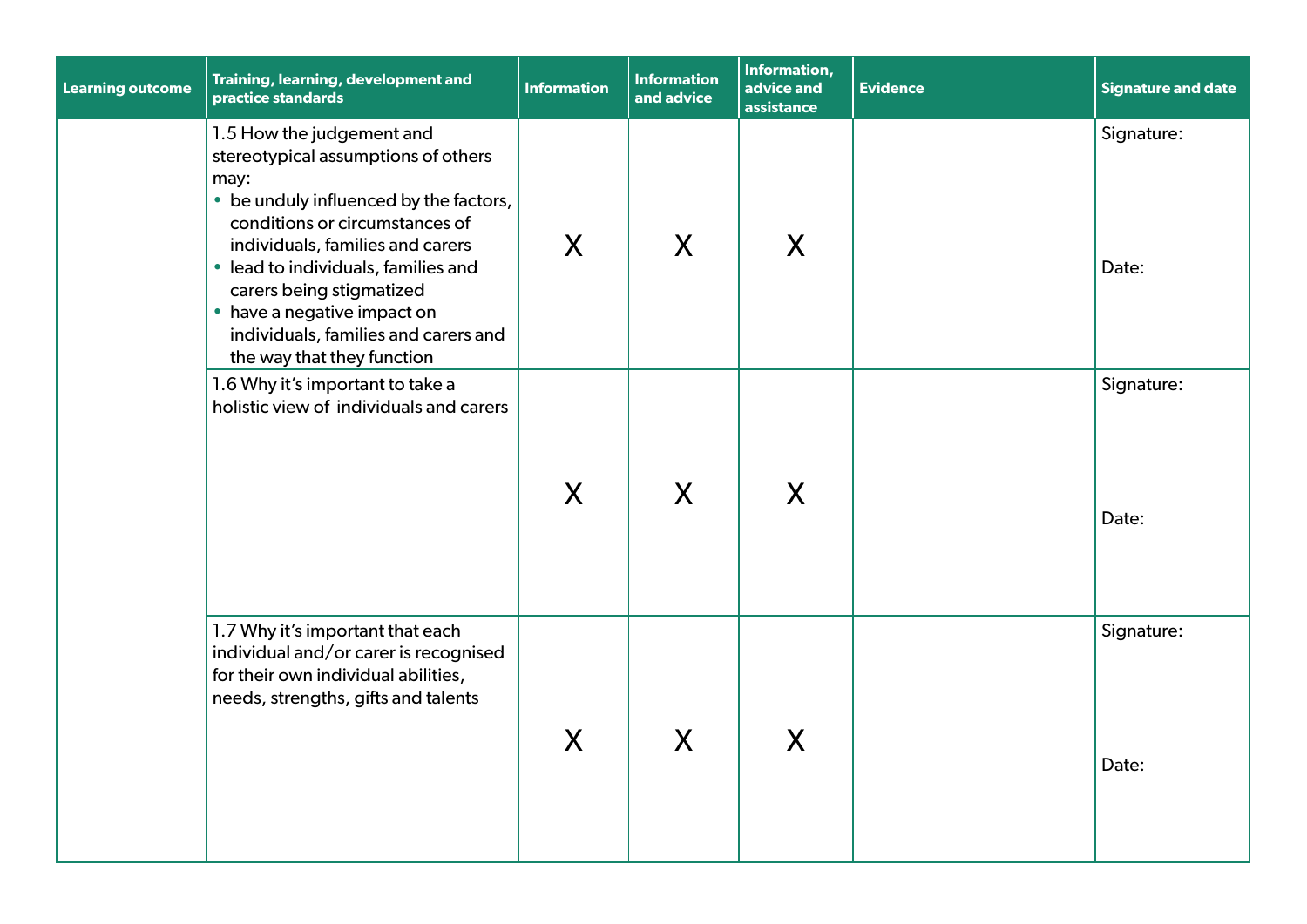| <b>Learning outcome</b>                                                                                                         | Training, learning, development and<br>practice standards                                                                                           | <b>Information</b> | <b>Information</b><br>and advice     | Information,<br>advice and<br>assistance | <b>Evidence</b> | <b>Signature and date</b> |
|---------------------------------------------------------------------------------------------------------------------------------|-----------------------------------------------------------------------------------------------------------------------------------------------------|--------------------|--------------------------------------|------------------------------------------|-----------------|---------------------------|
|                                                                                                                                 | 1.8 The importance of actively<br>challenging prejudice, stereotypical<br>images, discrimination and negative<br>attitudes                          | X                  | X                                    | X                                        |                 | Signature:<br>Date:       |
| 2. Understand                                                                                                                   | Knowledge and understanding about:                                                                                                                  |                    |                                      |                                          |                 |                           |
| reasons why<br>children and<br>young people<br>and their<br>families/carers<br>may need to<br>access support<br>and/or services | 2.1 Circumstances and specific<br>situations that may lead to children<br>and young people and their families/<br>carers requiring care and support | $\sf X$            | X                                    | X                                        |                 | Signature:<br>Date:       |
|                                                                                                                                 | 2.2 The range of services, agencies<br>and professionals that provide<br>support for children and young<br>people and their families/carers         | $\sf X$            | $\mathbf v$<br>$\boldsymbol{\wedge}$ | X                                        |                 | Signature:<br>Date:       |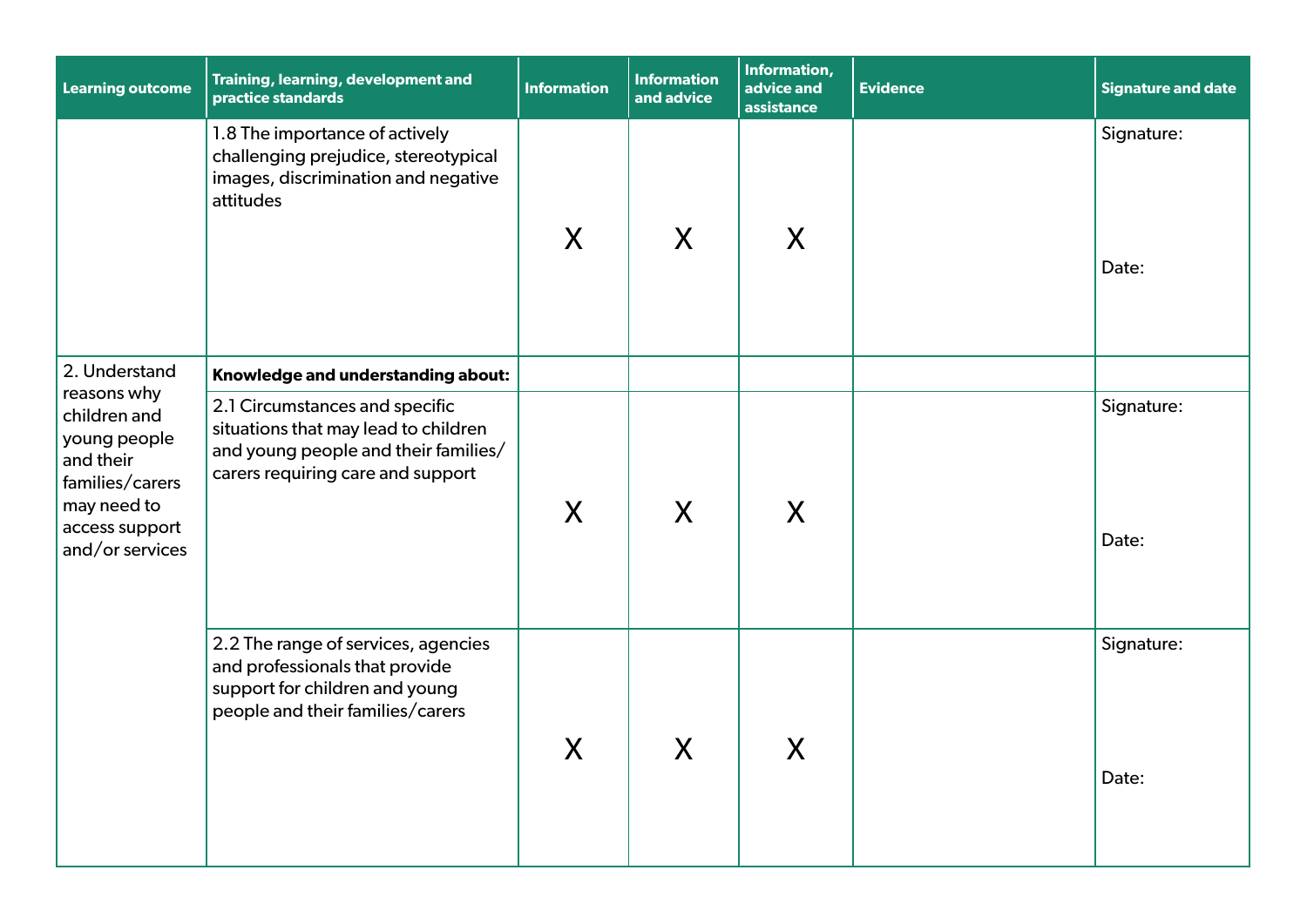| <b>Learning outcome</b>              | Training, learning, development and<br>practice standards | <b>Information</b> | <b>Information</b><br>and advice | Information,<br>advice and<br>assistance | Evidence | $\vert$ Signature and date |
|--------------------------------------|-----------------------------------------------------------|--------------------|----------------------------------|------------------------------------------|----------|----------------------------|
| 3. The context of<br>carers in Wales | Knowledge and understanding about:                        |                    |                                  |                                          |          |                            |
|                                      | 3.1 The legislative definition of carers                  | X                  | X                                | X                                        |          | Signature:<br>Date:        |
|                                      | 3.2 Demographics of carers                                | X                  | X                                | X                                        |          | Signature:<br>Date:        |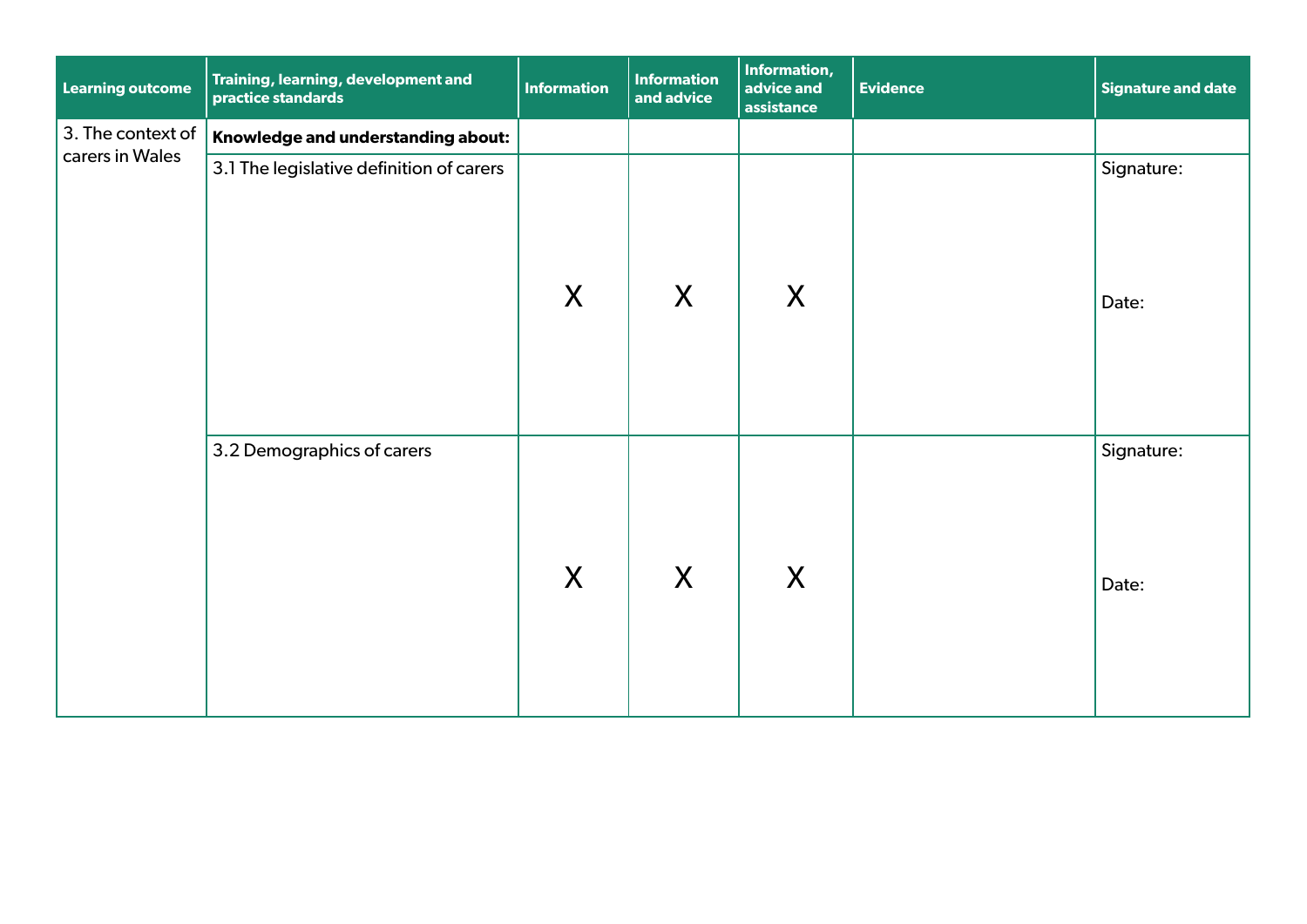| <b>Learning outcome</b> | Training, learning, development and<br>practice standards                                                                                                          | <b>Information</b> | <b>Information</b><br>and advice | Information,<br>advice and<br>assistance | <b>Evidence</b> | <b>Signature and date</b> |
|-------------------------|--------------------------------------------------------------------------------------------------------------------------------------------------------------------|--------------------|----------------------------------|------------------------------------------|-----------------|---------------------------|
|                         | 3.3 Contribution that carers make to:<br>• individuals' quality of life<br>• the policy agenda of prevention<br>and early invention                                | $\sf X$            | $\mathsf{X}$                     | X                                        |                 | Signature:<br>Date:       |
|                         | 3.4 Correlation between the support<br>of carers and sustainability of care and<br>support services                                                                |                    | X                                | X                                        |                 | Signature:<br>Date:       |
|                         | 3.5 The importance of promoting<br>support for carers' well-being, social<br>inclusion, education and employment<br>through the design and delivery of<br>services | $\sf X$            | X                                | X                                        |                 | Signature:<br>Date:       |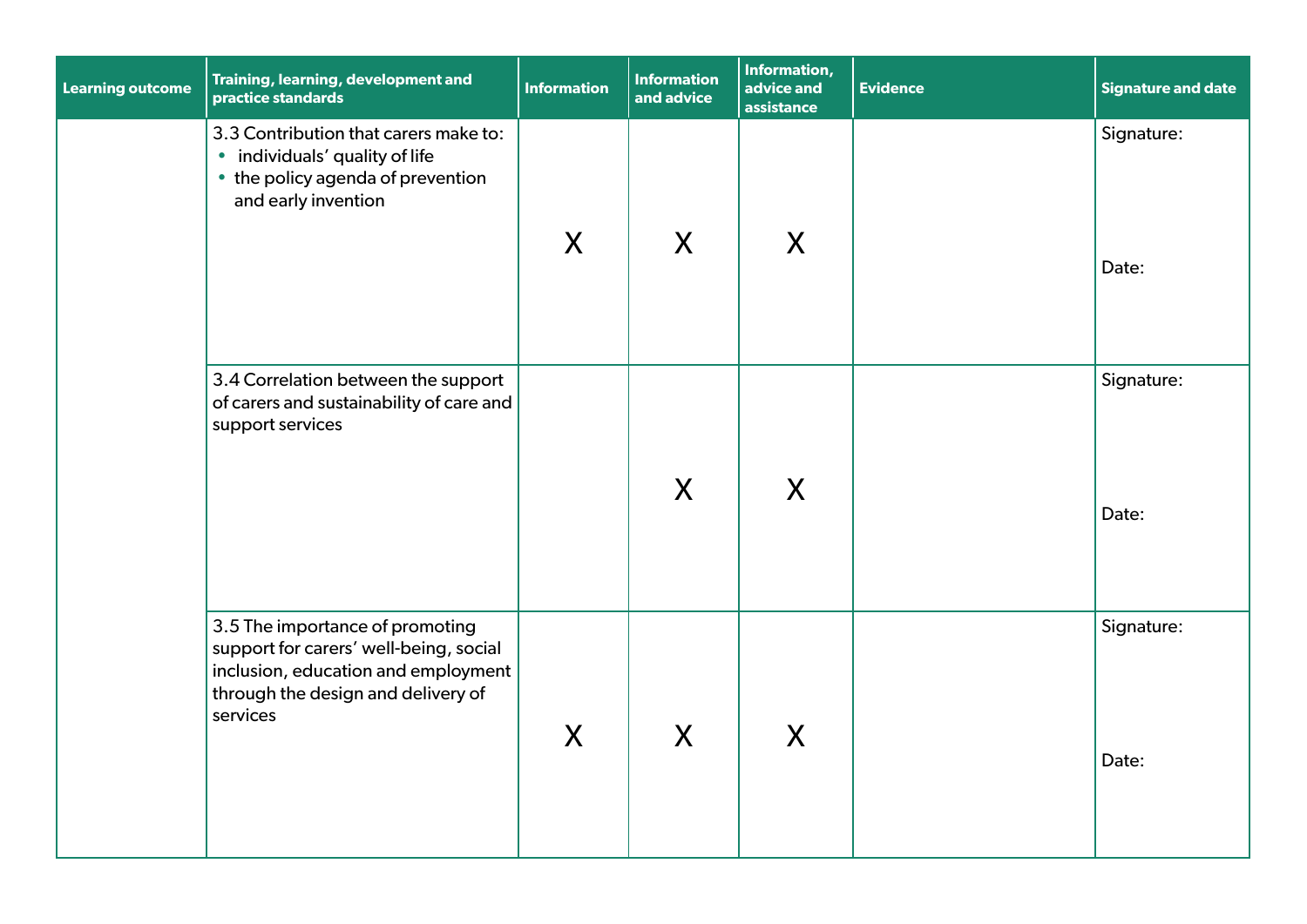| <b>Learning outcome</b> | Training, learning, development and<br>practice standards                                                                                                         | <b>Information</b> | <b>Information</b><br>and advice | Information,<br>advice and<br>assistance | <b>Evidence</b> | <b>Signature and date</b> |
|-------------------------|-------------------------------------------------------------------------------------------------------------------------------------------------------------------|--------------------|----------------------------------|------------------------------------------|-----------------|---------------------------|
|                         | 3.6 Factors that may impact on carers'<br>physical and mental health and well-<br>being                                                                           | $\mathsf{X}$       | $\mathsf{X}$                     | X                                        |                 | Signature:<br>Date:       |
|                         | 3.7 The potential impact of change<br>and transition on carers<br>Change and transition: related to<br>the individual, the carers or when the<br>caring role ends | $\sf X$            | X                                | X                                        |                 | Signature:<br>Date:       |
|                         | 3.8 The assessment options available<br>to the carer and young carer<br>including joint assessments with the<br>individual                                        |                    | $\mathsf{X}$                     | X                                        |                 | Signature:<br>Date:       |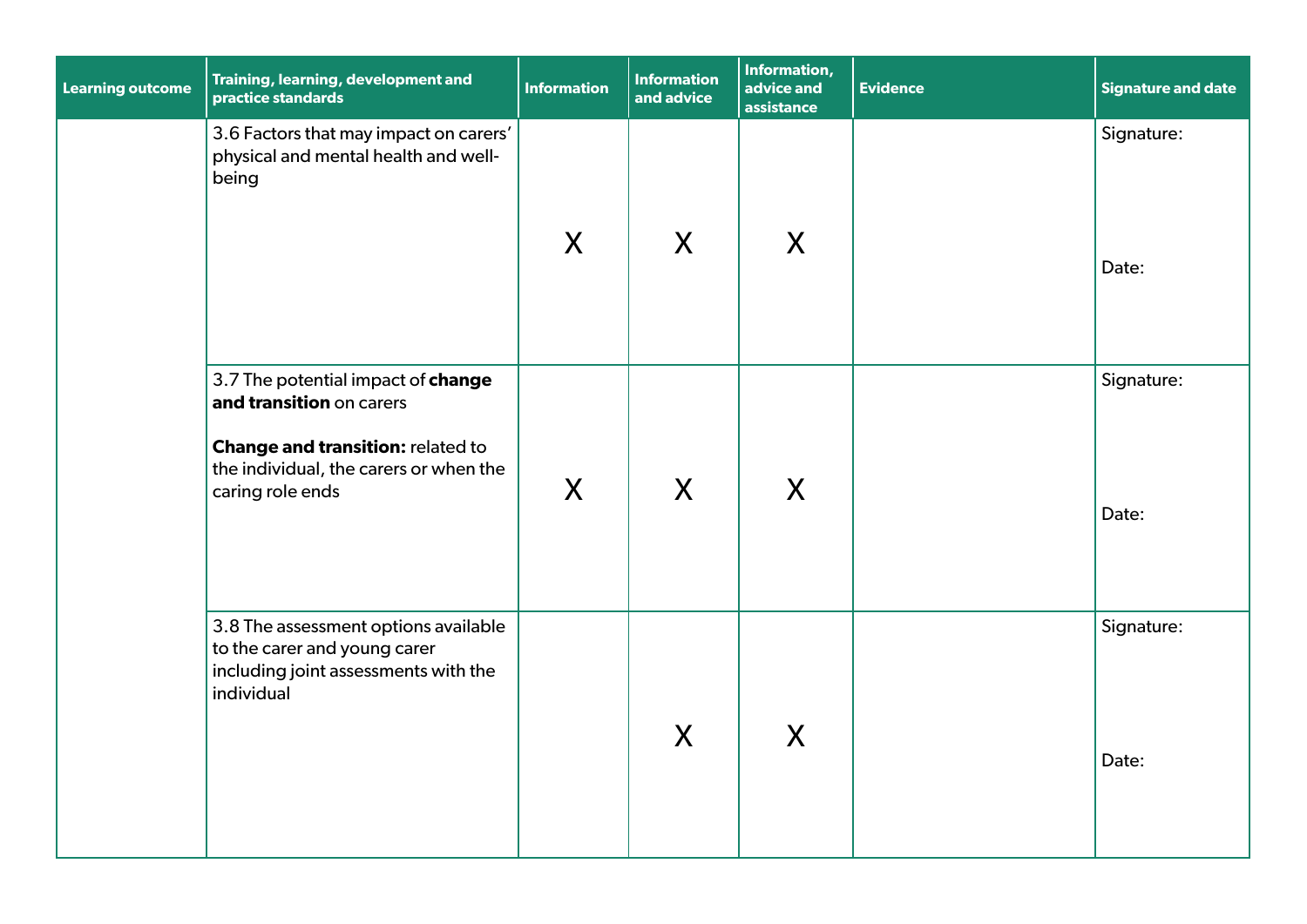| <b>Learning outcome</b> | Training, learning, development and<br>practice standards                                                                              | <b>Information</b> | <b>Information</b><br>and advice | Information,<br>advice and<br>assistance | <b>Evidence</b> | Signature and date  |
|-------------------------|----------------------------------------------------------------------------------------------------------------------------------------|--------------------|----------------------------------|------------------------------------------|-----------------|---------------------|
|                         | 3.9 The importance of recognising<br>that not all people undertaking<br>unpaid care will wish to be labelled or<br>perceived as carers | X                  | X                                | X                                        |                 | Signature:<br>Date: |
|                         | 3.10 How to explore with sensitivity<br>the role that carers are undertaking,<br>and how they may wish to be<br>supported with this    | X                  | X                                | X                                        |                 | Signature:<br>Date: |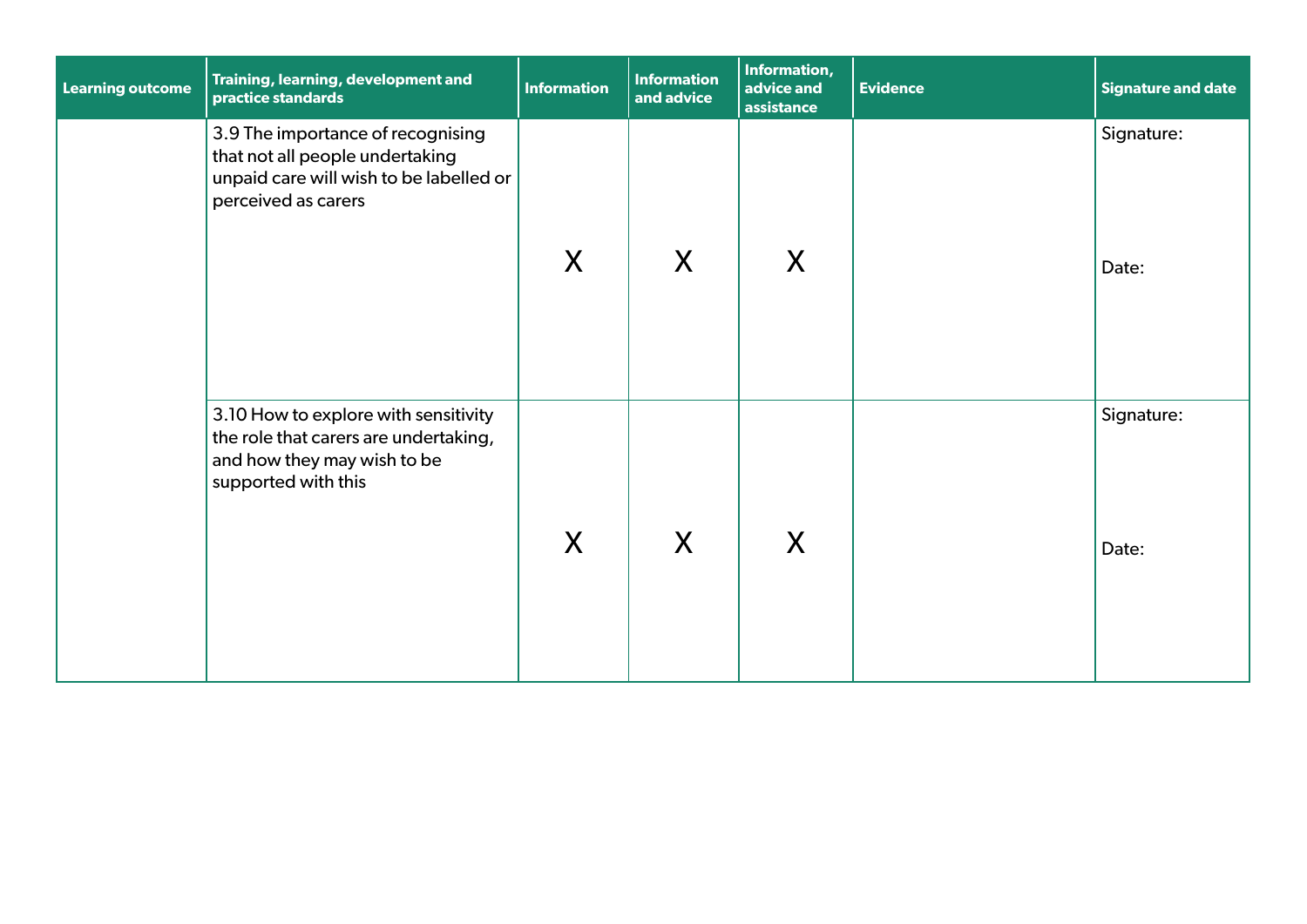| <b>Learning outcome</b>                                    | Training, learning, development and<br>practice standards                                                                                                | <b>Information</b> | <b>Information</b><br>and advice | Information,<br>advice and<br>assistance | <b>Evidence</b> | <b>Signature and date</b> |
|------------------------------------------------------------|----------------------------------------------------------------------------------------------------------------------------------------------------------|--------------------|----------------------------------|------------------------------------------|-----------------|---------------------------|
| 4. Understand                                              | Knowledge and understanding about:                                                                                                                       |                    |                                  |                                          |                 |                           |
| the concept<br>of disability<br>and physical<br>impairment | 4.1 What is meant by the term's<br>'disability', 'disabled' and 'physical<br>impairment'                                                                 |                    |                                  |                                          |                 | Signature:                |
|                                                            |                                                                                                                                                          | X                  | X                                | X                                        |                 | Date:                     |
|                                                            | 4.2 The importance of establishing<br>with people individuals their<br>preferred use of terminology and<br>recognising that this may change over<br>time | X                  | X                                | X                                        |                 | Signature:<br>Date:       |
|                                                            | 4.3 What is meant by the<br>terms 'congenital', 'acquired',<br>'neurological' and 'progressive'<br>when used in relation to physical<br>impairment       |                    |                                  | X                                        |                 | Signature:<br>Date:       |
|                                                            |                                                                                                                                                          |                    |                                  |                                          |                 |                           |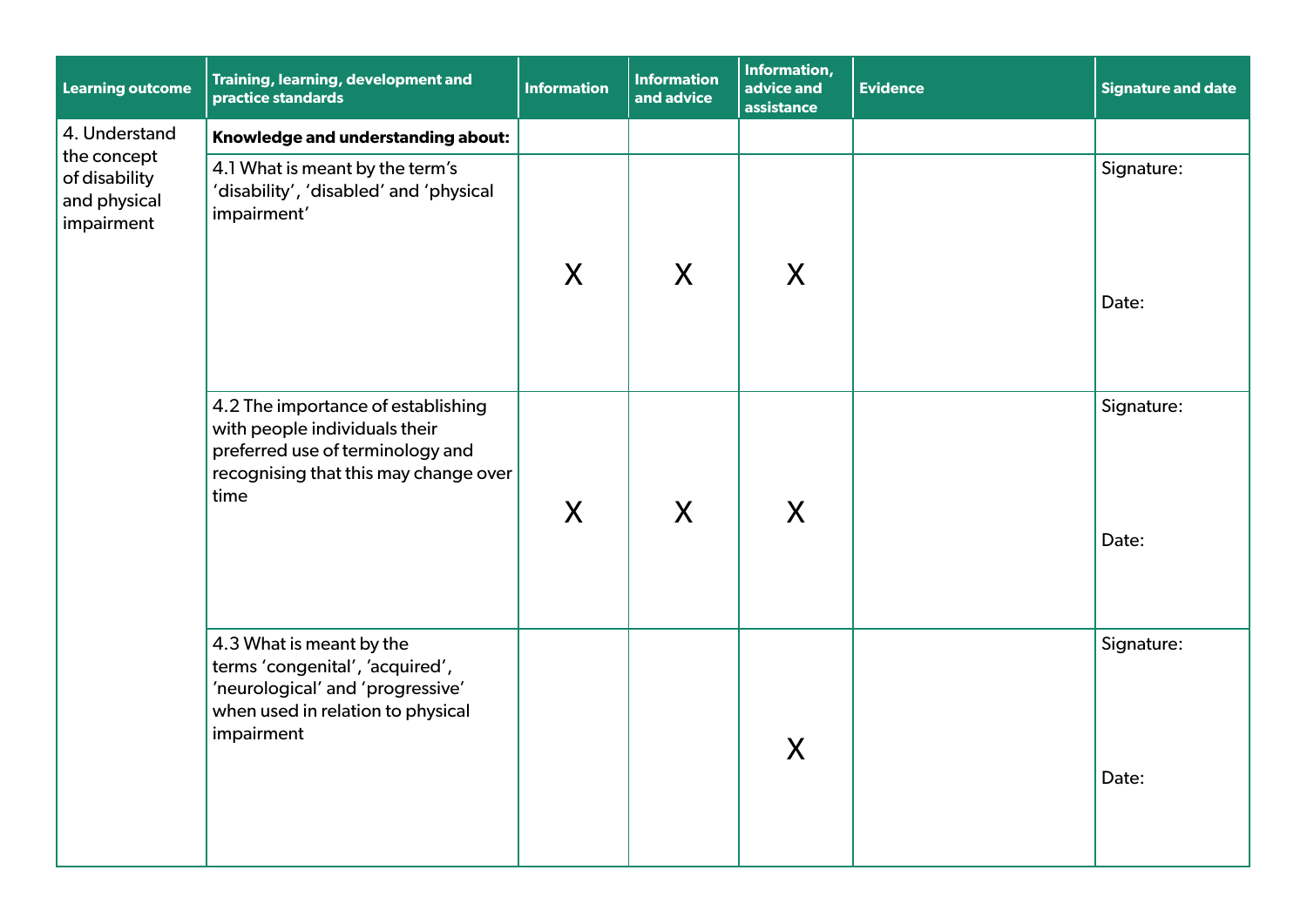| <b>Learning outcome</b> | Training, learning, development and<br>practice standards                                           | <b>Information</b> | Information<br>and advice | Information,<br>advice and<br>assistance | <b>Evidence</b> | Signature and date  |
|-------------------------|-----------------------------------------------------------------------------------------------------|--------------------|---------------------------|------------------------------------------|-----------------|---------------------|
|                         | 4.4 The importance of recognising<br>the centrality of the individual rather<br>than the impairment | X                  | X                         | X                                        |                 | Signature:<br>Date: |
|                         | 4.5 The impacts (positive and<br>negative) of being labelled as having<br>a physical impairment     | X                  | X                         | X                                        |                 | Signature:<br>Date: |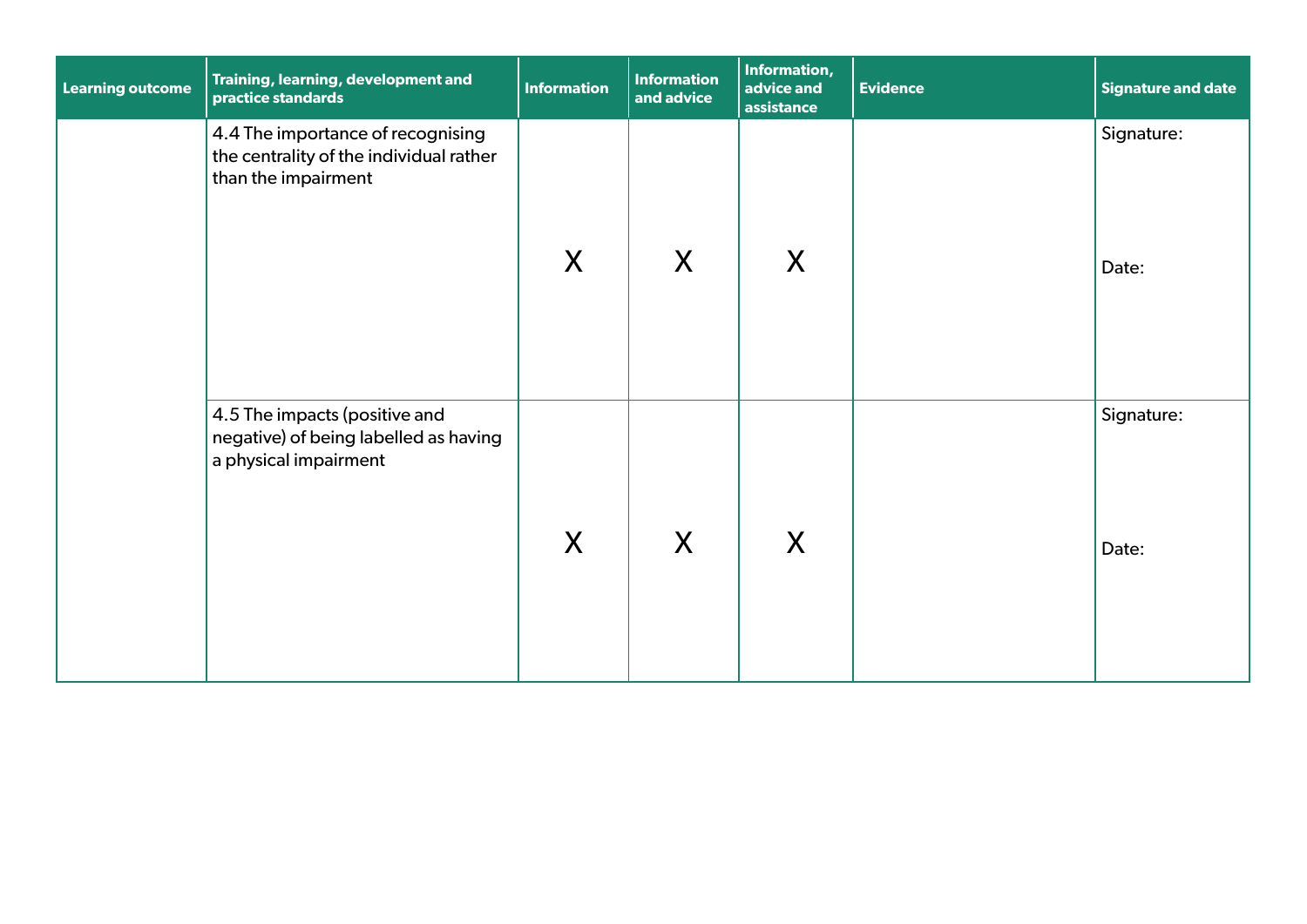| <b>Learning outcome</b> | Training, learning, development and<br>practice standards                                                                                                                                                                                                                                                                                                                                                                                  | <b>Information</b> | <b>Information</b><br>and advice | Information,<br>advice and<br>assistance | <b>Evidence</b> | <b>Signature and date</b> |
|-------------------------|--------------------------------------------------------------------------------------------------------------------------------------------------------------------------------------------------------------------------------------------------------------------------------------------------------------------------------------------------------------------------------------------------------------------------------------------|--------------------|----------------------------------|------------------------------------------|-----------------|---------------------------|
|                         | 4.6 Potential impacts of social<br>and environmental barriers on an<br>individual with a physical disability<br>Potential impacts: exclusion, socio-<br>economic, education, employment,<br>mobility, independence, emotional<br>and physical well-being, mental<br>health, life choices<br><b>Social and environmental barriers:</b><br>stereotypical attitudes, negative/<br>offensive language, physical and<br>organisational barriers | X                  | X                                | X                                        |                 | Signature:<br>Date:       |
| 5. Understand           | Knowledge and understanding about:                                                                                                                                                                                                                                                                                                                                                                                                         |                    |                                  |                                          |                 |                           |
| mental ill health       | 5.1 What is meant by the term 'mental<br>ill-health'                                                                                                                                                                                                                                                                                                                                                                                       | X                  | X                                | X                                        |                 | Signature:<br>Date:       |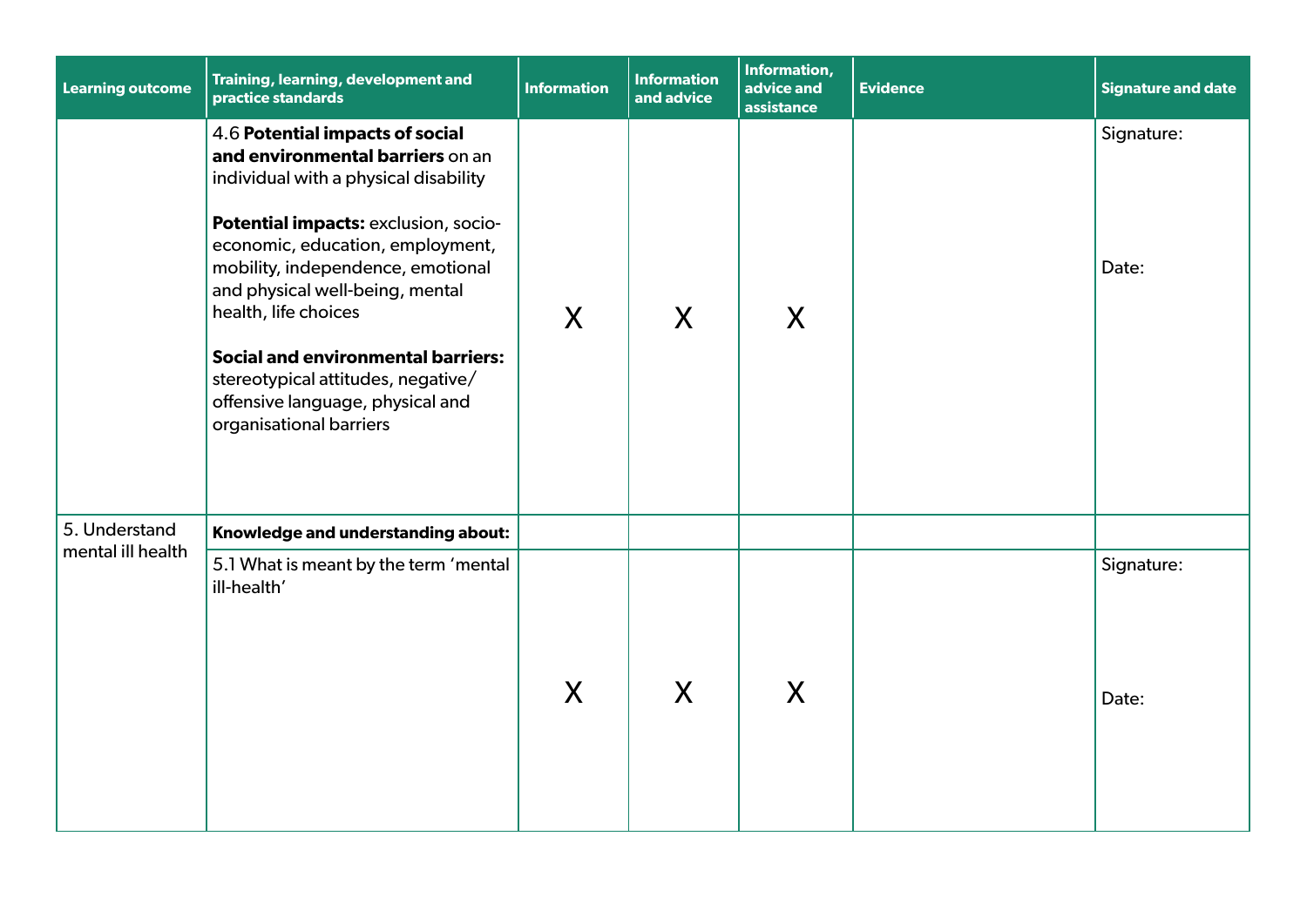| <b>Learning outcome</b> | Training, learning, development and<br>practice standards                                                                                                                                                                                                                                                                                        | <b>Information</b> | <b>Information</b><br>and advice | Information,<br>advice and<br>assistance | <b>Evidence</b> | <b>Signature and date</b> |
|-------------------------|--------------------------------------------------------------------------------------------------------------------------------------------------------------------------------------------------------------------------------------------------------------------------------------------------------------------------------------------------|--------------------|----------------------------------|------------------------------------------|-----------------|---------------------------|
|                         | 5.2 Types of mental health<br>problems and the symptoms that<br>individuals may experience<br>Mental health problems: to include<br>depression, anxiety disorders,<br>psychosis, bi-polar disorder,<br>schizophrenia, personality disorders,<br>eating disorders, post-traumatic<br>stress disorder, attention deficit<br>hyperactivity disorder | X                  | X                                | X                                        |                 | Signature:<br>Date:       |
|                         | 5.3 Factors that can influence and<br>affect an individual's well-being and<br>may result in a period of mental ill-<br>health<br><b>Factors: Adverse childhood</b><br>experiences, other trauma/adverse<br>life events experienced in adulthood,<br>discrimination, poverty, physical ill-<br>health                                            |                    | X                                | X                                        |                 | Signature:<br>Date:       |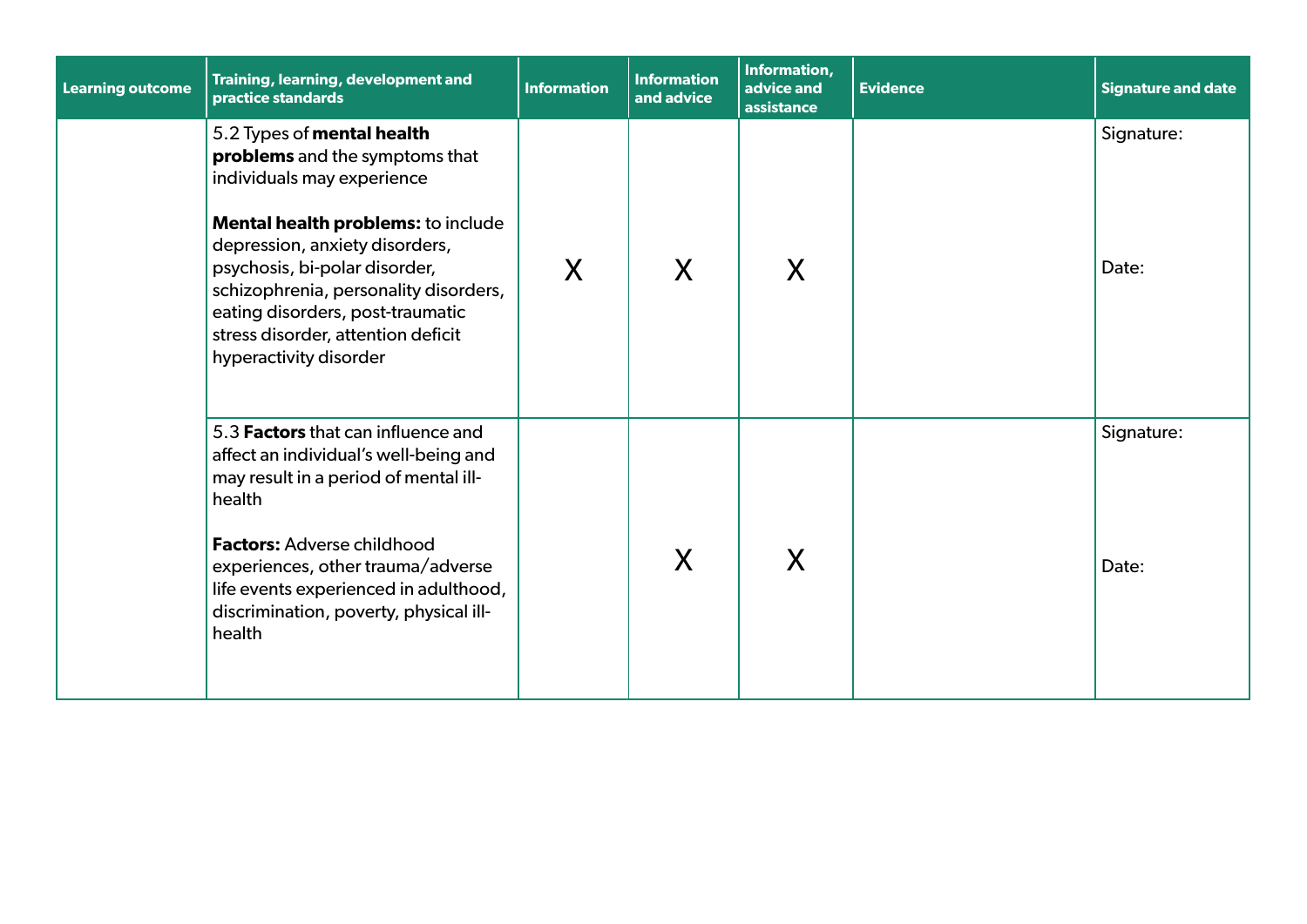| <b>Learning outcome</b> | Training, learning, development and<br>practice standards                                                                                               | <b>Information</b> | <b>Information</b><br>and advice | Information,<br>advice and<br>assistance | <b>Evidence</b> | <b>Signature and date</b> |
|-------------------------|---------------------------------------------------------------------------------------------------------------------------------------------------------|--------------------|----------------------------------|------------------------------------------|-----------------|---------------------------|
|                         | 5.4 Potential signs and symptoms of<br>mental ill-health                                                                                                | X                  | $\mathsf{X}$                     | X                                        |                 | Signature:<br>Date:       |
|                         | 5.5 The range of services, agencies<br>and professionals that provide<br>support for individuals experiencing<br>mental ill-health                      | $\sf X$            | X                                | X                                        |                 | Signature:<br>Date:       |
|                         | 5.6 Models and approaches that<br>can be used to support effective<br>communication and engagement<br>with individuals living with mental<br>ill-health | X                  | X                                | X                                        |                 | Signature:<br>Date:       |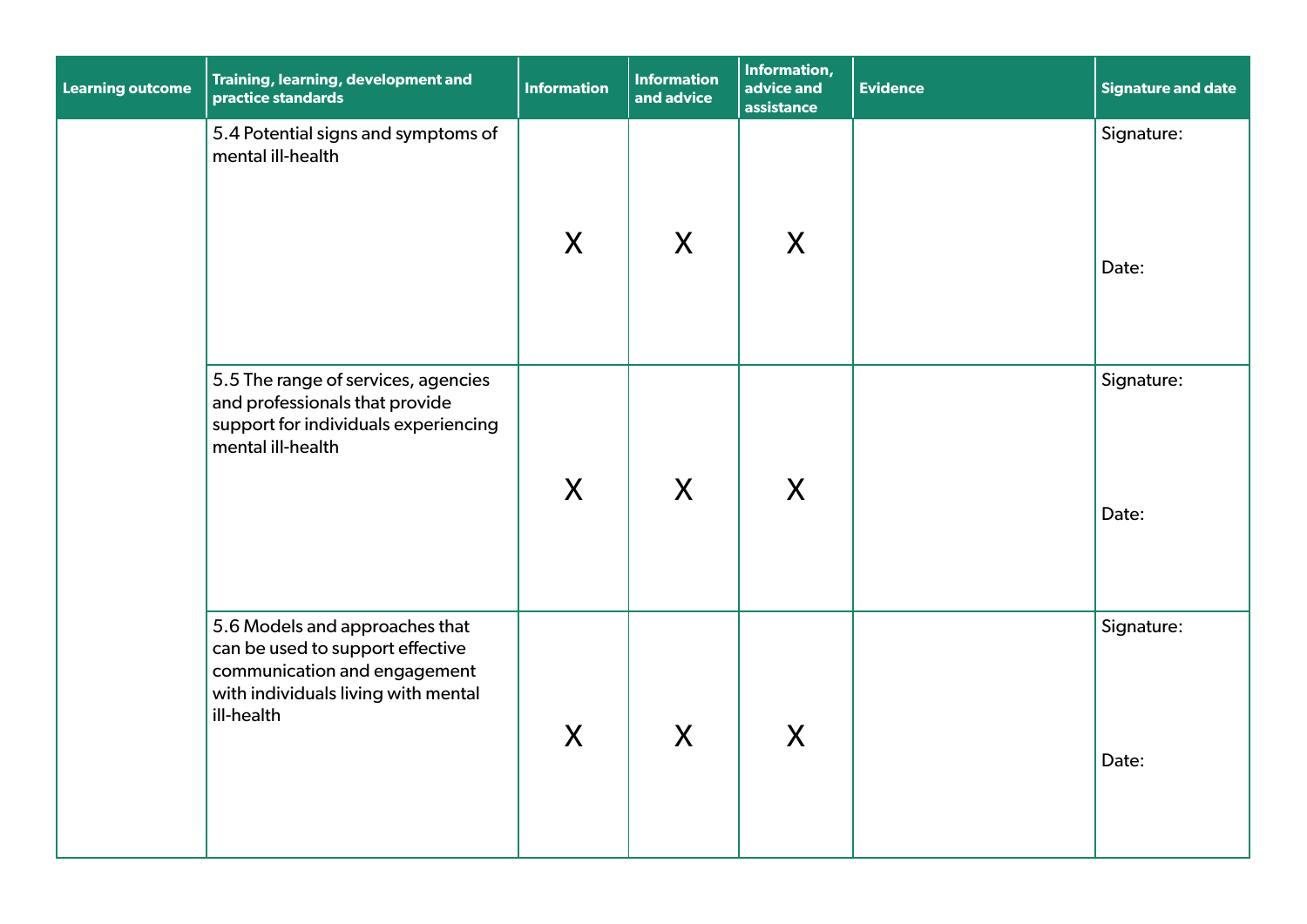| <b>Learning outcome</b>   | Training, learning, development and<br>practice standards                                                                                                                                            | <b>Information</b> | <b>Information</b><br>and advice | Information,<br>advice and<br>assistance | <b>Evidence</b> | <b>Signature and date</b> |
|---------------------------|------------------------------------------------------------------------------------------------------------------------------------------------------------------------------------------------------|--------------------|----------------------------------|------------------------------------------|-----------------|---------------------------|
| 6. Understand<br>dementia | Knowledge and understanding about:                                                                                                                                                                   |                    |                                  |                                          |                 |                           |
|                           | 6.1 Types of dementia, their<br>potential causes and the range of<br>different impacts associated with an<br>individual's prognosis, their abilities<br>and general health and well-being            | X                  | X                                | X                                        |                 | Signature:<br>Date:       |
|                           | 6.2 Differences and commonalities<br>between the major types of dementia<br><b>Commonalities: common symptoms</b><br>and presentation of dementia,<br>memory, judgement, language and<br>orientation | X                  | X                                | X                                        |                 | Signature:<br>Date:       |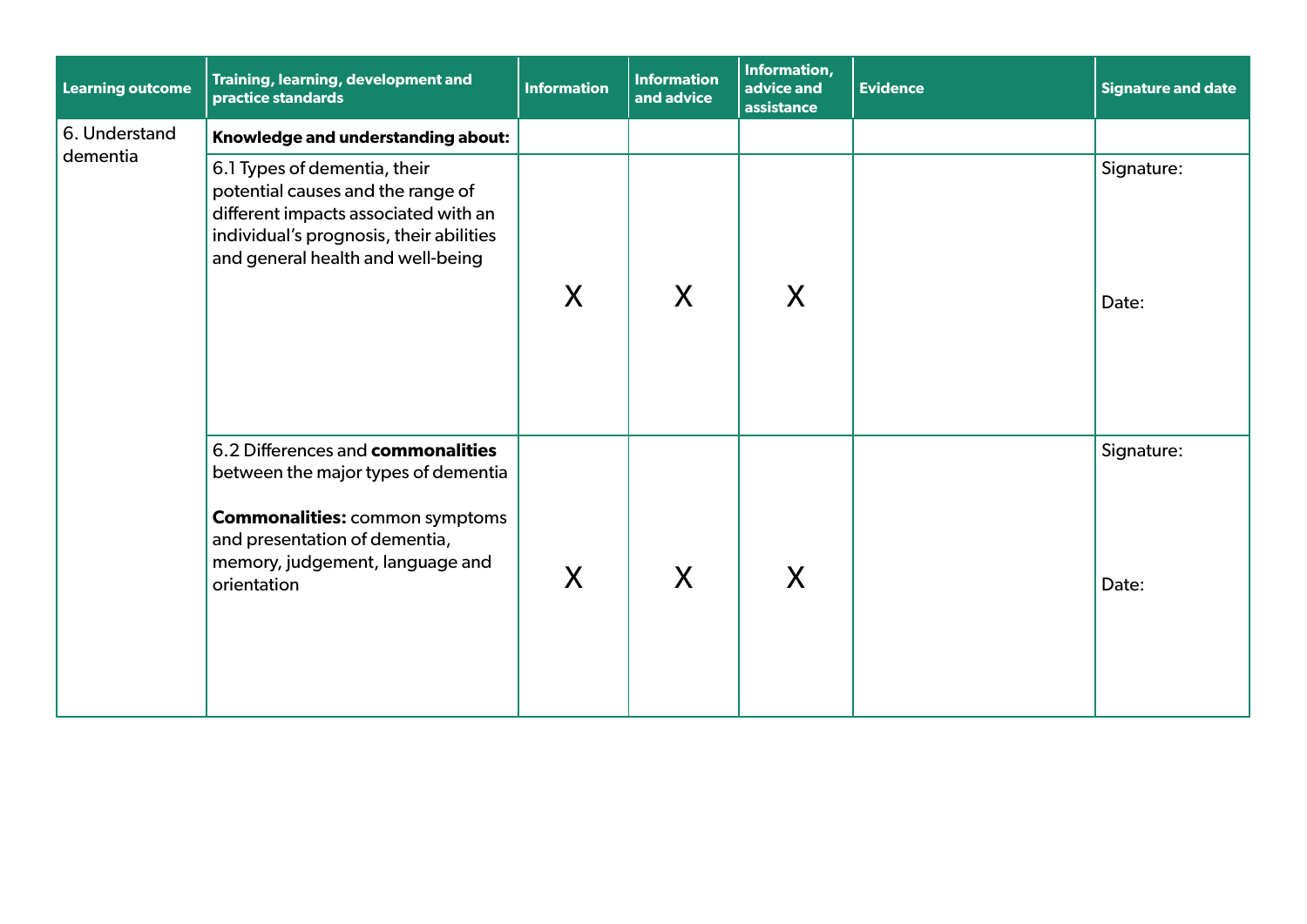| <b>Learning outcome</b> | Training, learning, development and<br>practice standards                                                                                                                                                                                                                                                                                                                                                                                                    | <b>Information</b> | <b>Information</b><br>and advice | Information,<br>advice and<br>assistance | <b>Evidence</b> | <b>Signature and date</b> |
|-------------------------|--------------------------------------------------------------------------------------------------------------------------------------------------------------------------------------------------------------------------------------------------------------------------------------------------------------------------------------------------------------------------------------------------------------------------------------------------------------|--------------------|----------------------------------|------------------------------------------|-----------------|---------------------------|
|                         | 6.3 Memory impairment and its<br>impact on dementia<br><b>Memory impairment: significance</b><br>of short term memory in registering<br>information and the three main<br>categories of long term memory.<br>Semantic memory (enabling the<br>recall of facts), episodic memory<br>(recall of events and experiences and<br>emotions) and procedural memory<br>(implicit memory linked to motor<br>function such as signing our name,<br>driving a car etc.) | X                  | X                                | X                                        |                 | Signature:<br>Date:       |
|                         | 6.4 How some types of dementia can<br>have a transient or permanent impact<br>on physical abilities and well-being                                                                                                                                                                                                                                                                                                                                           | X                  | X                                | X                                        |                 | Signature:<br>Date:       |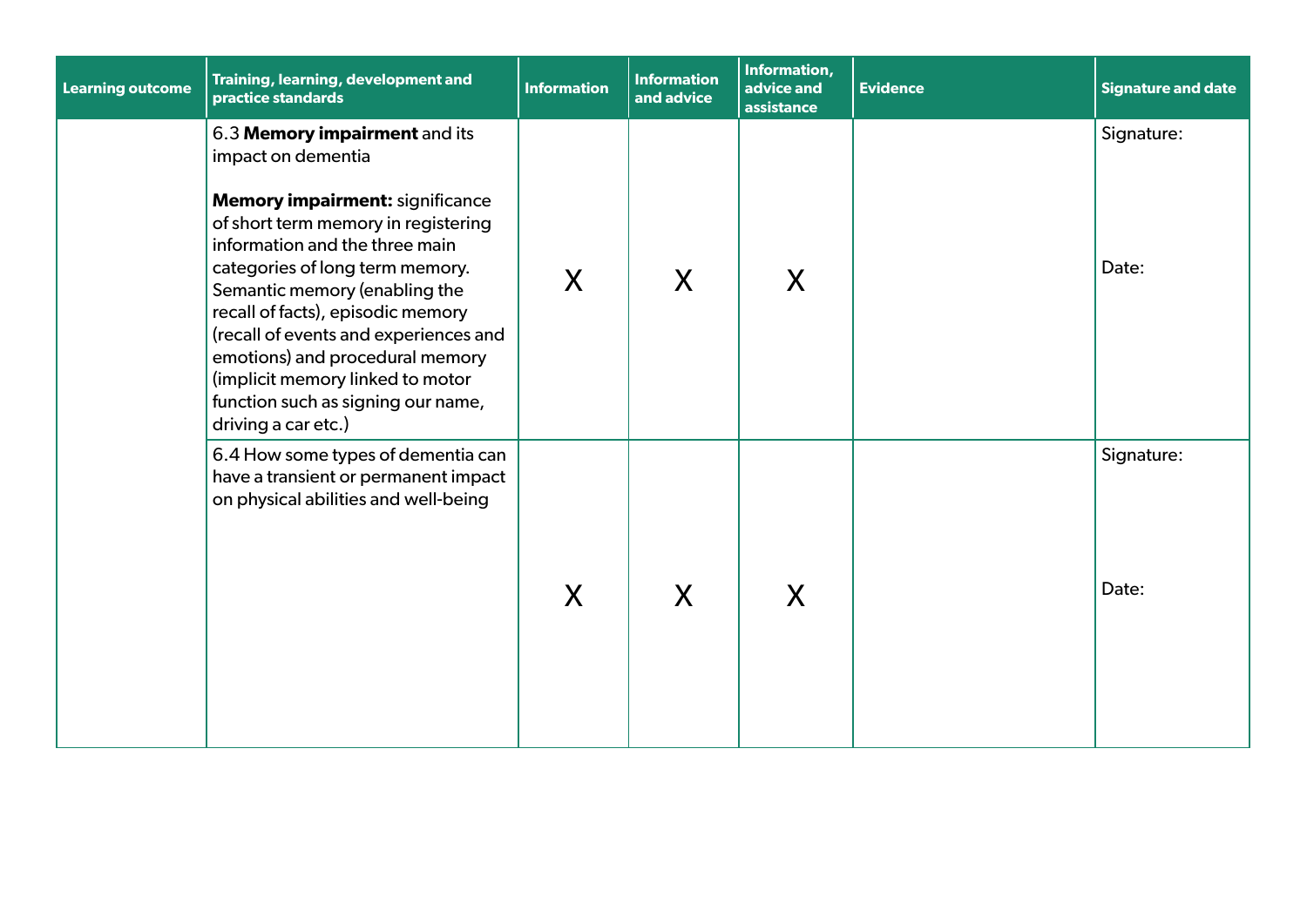| <b>Learning outcome</b> | Training, learning, development and<br>practice standards                                                                                                                                                                                                                                                                                                                                                           | <b>Information</b> | <b>Information</b><br>and advice | Information,<br>advice and<br>assistance | <b>Evidence</b> | <b>Signature and date</b> |
|-------------------------|---------------------------------------------------------------------------------------------------------------------------------------------------------------------------------------------------------------------------------------------------------------------------------------------------------------------------------------------------------------------------------------------------------------------|--------------------|----------------------------------|------------------------------------------|-----------------|---------------------------|
|                         | 6.5 Common psychotic symptoms<br>that may sometimes manifest as a<br>result of types of dementia                                                                                                                                                                                                                                                                                                                    |                    | X                                | X                                        |                 | Signature:<br>Date:       |
|                         | 6.6 How dementia can mask<br>underlying health issues                                                                                                                                                                                                                                                                                                                                                               | X                  | X                                | X                                        |                 | Signature:<br>Date:       |
|                         | 6.7 How to mitigate increasing risk<br>factors associated with maintaining<br>physical well-being and areas of<br>physical care<br>Areas of physical care: management<br>of infection, nutrition - diet and<br>fluid, mobility and safe transfer,<br>continence promotion, skin care and<br>tissue viability, oral health, visual and<br>auditory health, sexual health, sleep<br>assessment and management of pain |                    | X                                | X                                        |                 | Signature:<br>Date:       |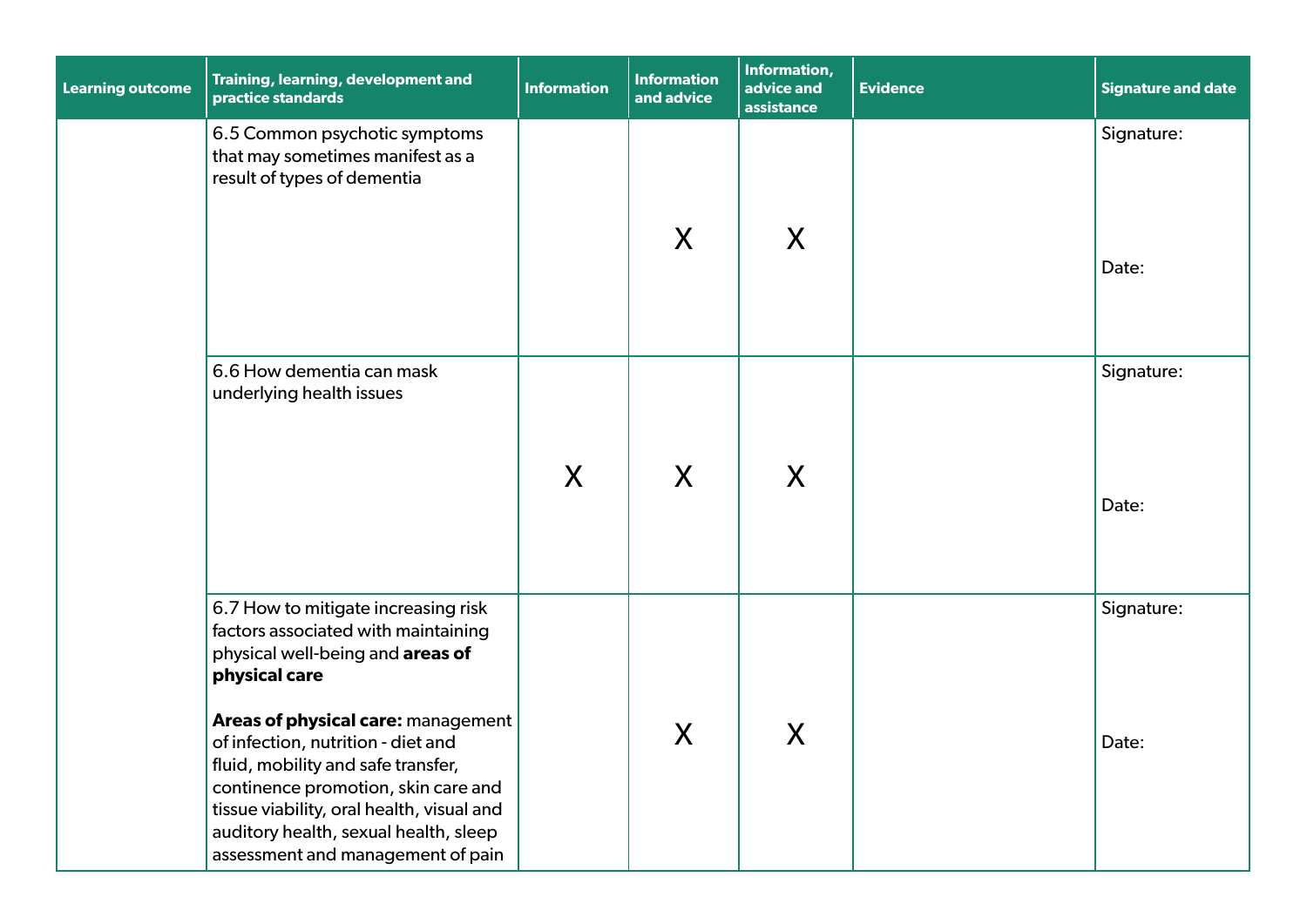| <b>Learning outcome</b> | Training, learning, development and<br>practice standards                                                                                                                                  | <b>Information</b> | <b>Information</b><br>and advice | Information,<br>advice and<br>assistance | <b>Evidence</b> | <b>Signature and date</b> |
|-------------------------|--------------------------------------------------------------------------------------------------------------------------------------------------------------------------------------------|--------------------|----------------------------------|------------------------------------------|-----------------|---------------------------|
|                         | 6.8 The range of services, agencies<br>and professionals that provide<br>support for individuals living with<br>dementia                                                                   | X                  | X                                | X                                        |                 | Signature:<br>Date:       |
|                         | 6.9 Models and approaches that<br>can be used to support effective<br>communication and engagement<br>with individuals living with dementia                                                | X                  | X                                | X                                        |                 | Signature:<br>Date:       |
|                         | 6.10 Types of dementia, their<br>potential causes and the range of<br>different impacts associated with an<br>individual's prognosis, their abilities<br>and general health and well-being | X                  | X                                | X                                        |                 | Signature:<br>Date:       |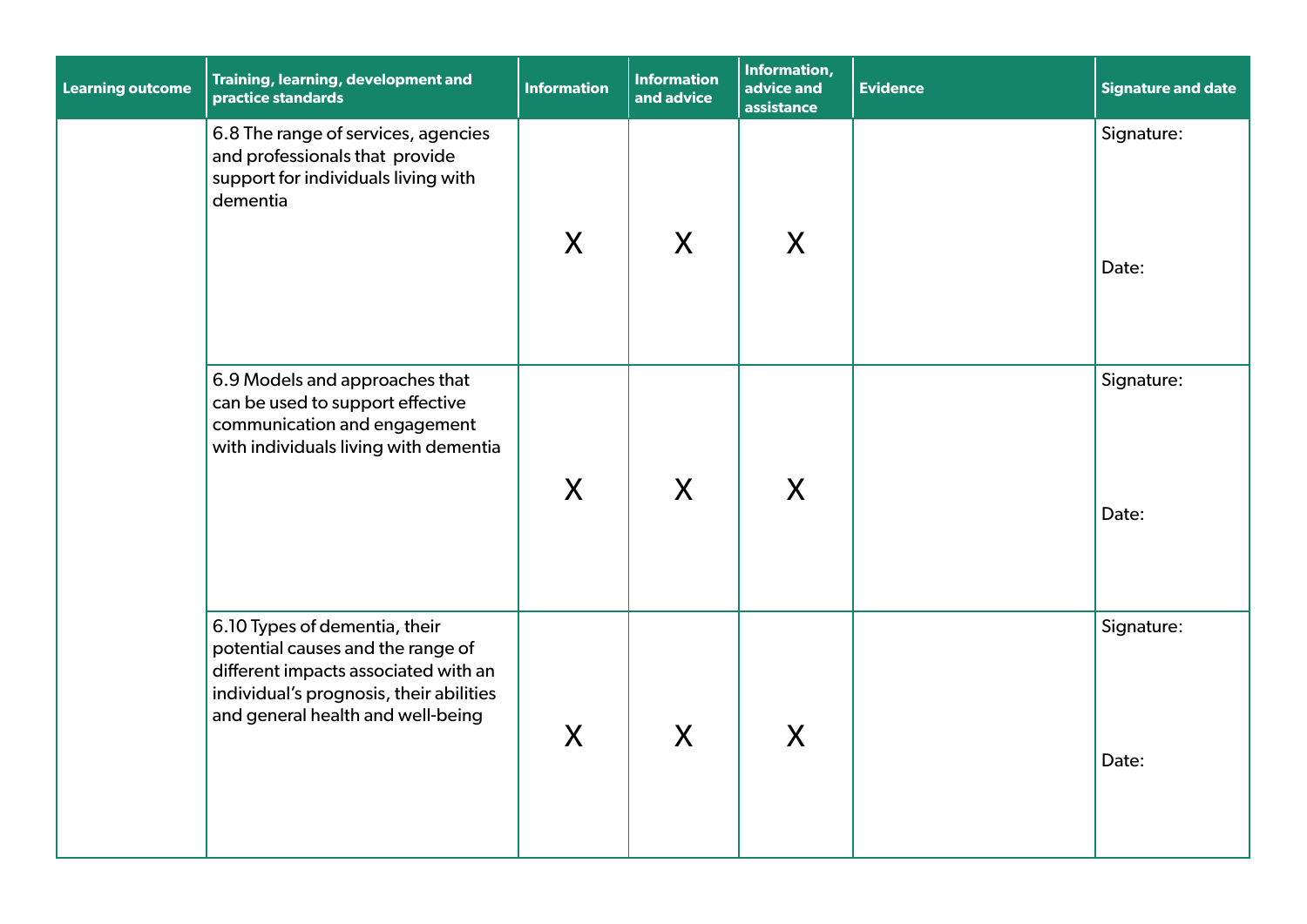| <b>Learning outcome</b>              | Training, learning, development and<br>practice standards                                                                                          | <b>Information</b> | <b>Information</b><br>and advice | Information,<br>advice and<br>assistance | <b>Evidence</b> | Signature and date  |
|--------------------------------------|----------------------------------------------------------------------------------------------------------------------------------------------------|--------------------|----------------------------------|------------------------------------------|-----------------|---------------------|
| 7. Understand                        | Knowledge and understanding about:                                                                                                                 |                    |                                  |                                          |                 |                     |
| learning<br>disability and<br>autism | 7.1 What is meant by the term<br>'learning disability'                                                                                             |                    |                                  |                                          |                 | Signature:          |
|                                      |                                                                                                                                                    | X                  | X                                | X                                        |                 | Date:               |
|                                      | 7.2 Different types of learning<br>disability and their potential causes                                                                           |                    |                                  | X                                        |                 | Signature:          |
|                                      |                                                                                                                                                    |                    |                                  |                                          |                 | Date:               |
|                                      | 7.3 The prevalence of:<br>• individuals with a learning<br>disability who are autistic<br>· autistic individuals who have a<br>learning disability | $\boldsymbol{X}$   | $\boldsymbol{X}$                 | X                                        |                 | Signature:<br>Date: |
|                                      |                                                                                                                                                    |                    |                                  |                                          |                 |                     |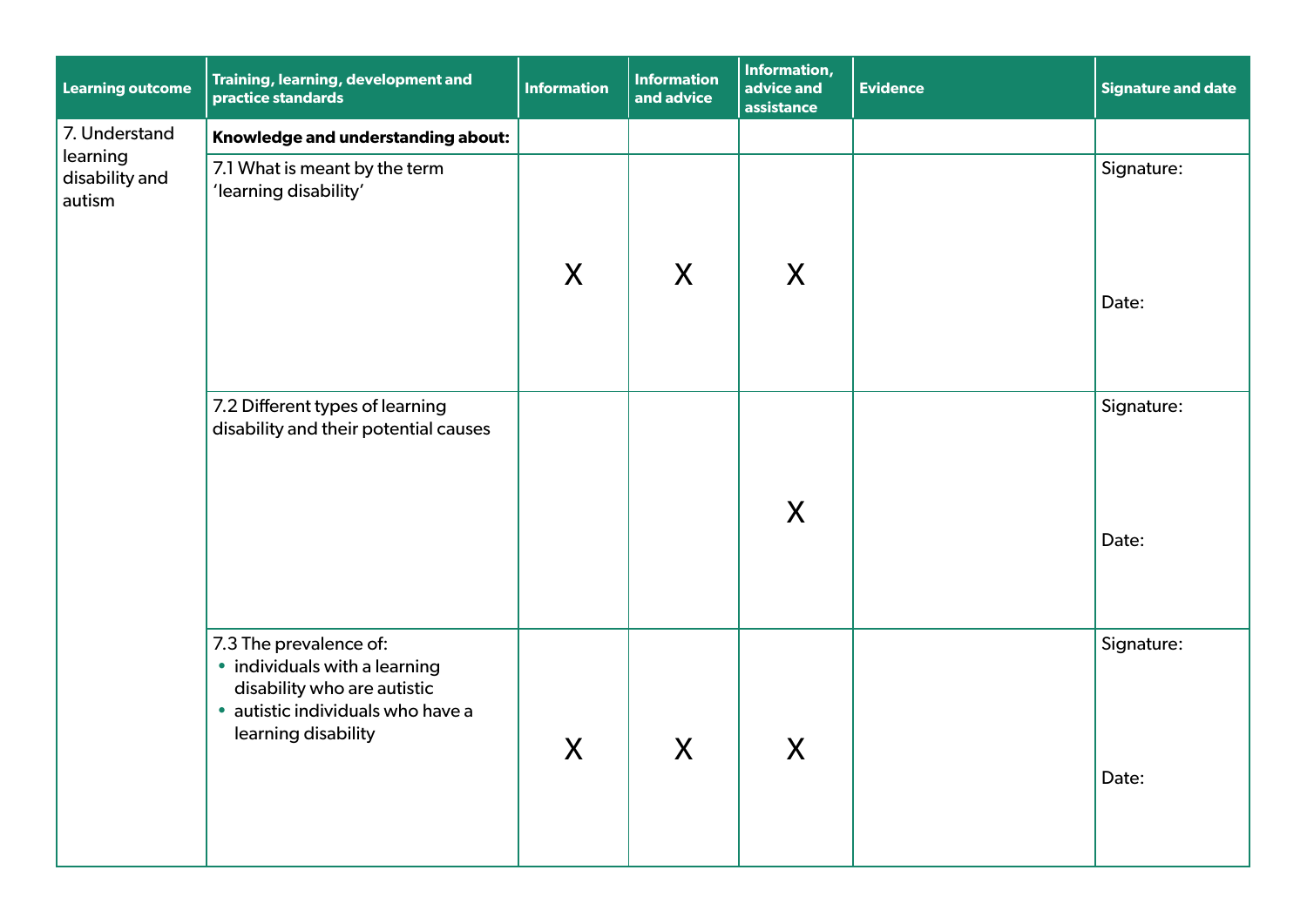| <b>Learning outcome</b> | Training, learning, development and<br>practice standards                                                                                       | <b>Information</b> | <b>Information</b><br>and advice | Information,<br>advice and<br>assistance | <b>Evidence</b> | Signature and date  |
|-------------------------|-------------------------------------------------------------------------------------------------------------------------------------------------|--------------------|----------------------------------|------------------------------------------|-----------------|---------------------|
|                         | 7.4 What is meant by the term<br>'autism'                                                                                                       | X                  | X                                | X                                        |                 | Signature:<br>Date: |
|                         | 7.5 Theories about autism and the<br>limited evidence related to its cause<br>Theories about autism: biological,<br>psychological, neurological |                    |                                  | X                                        |                 | Signature:<br>Date: |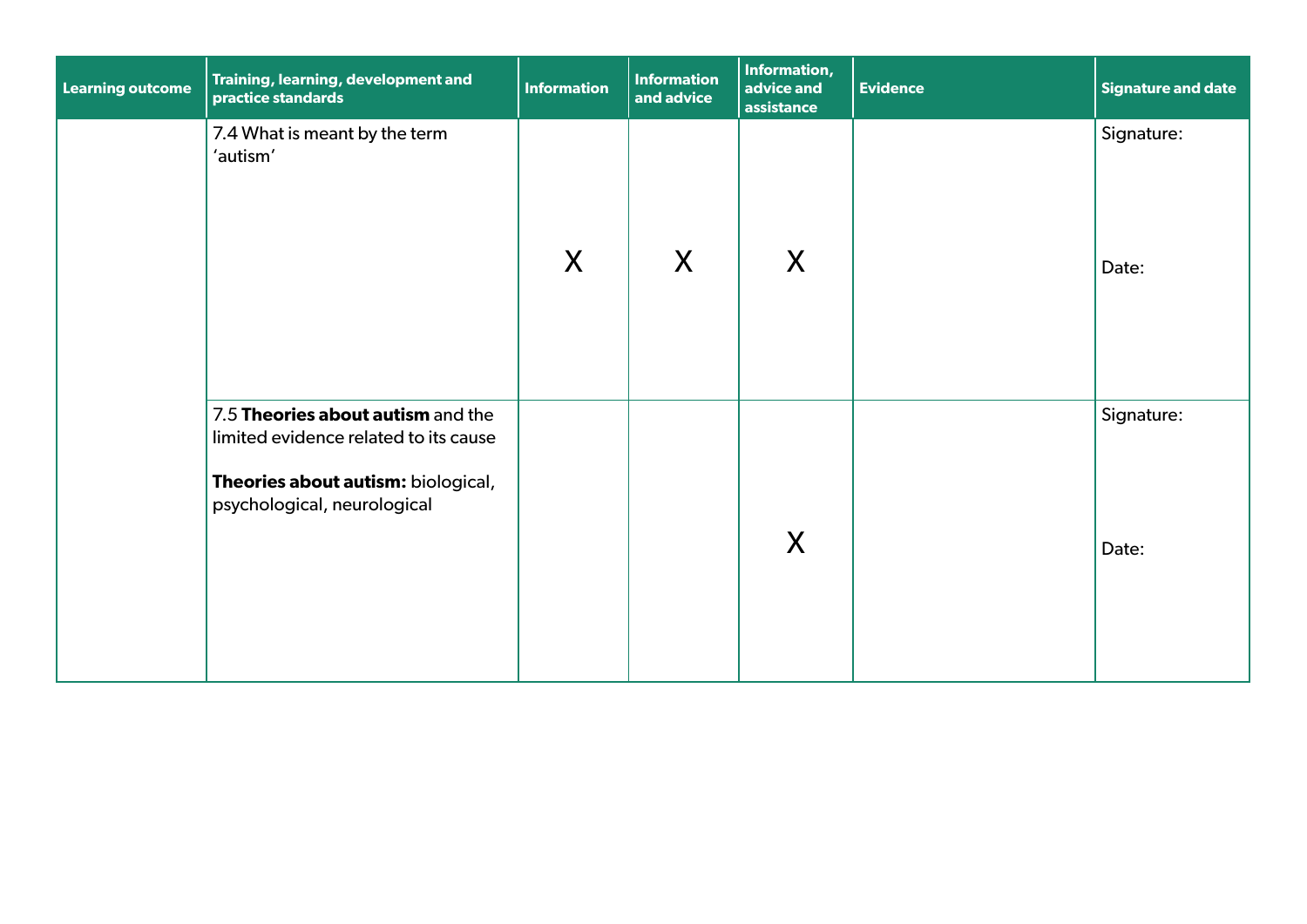| <b>Learning outcome</b> | Training, learning, development and<br>practice standards                                                                                                                                                                                                                                                                                                                                                                                                                                                 | <b>Information</b> | <b>Information</b><br>and advice | Information,<br>advice and<br>assistance | <b>Evidence</b> | <b>Signature and date</b> |
|-------------------------|-----------------------------------------------------------------------------------------------------------------------------------------------------------------------------------------------------------------------------------------------------------------------------------------------------------------------------------------------------------------------------------------------------------------------------------------------------------------------------------------------------------|--------------------|----------------------------------|------------------------------------------|-----------------|---------------------------|
|                         | 7.6 The main characteristics of<br>autism and what is meant by the<br>'triad of impairments'<br><b>Main characteristics of autism:</b><br>difficulties with; verbal and<br>non-verbal communication,<br>understanding and engaging with<br>others, understanding social rules<br>and expected social interaction,<br>social imagination and flexibility<br>of thought, repetitive behaviours,<br>restricted / special interests, adapting<br>to changes, problem solving, sensory<br>stimulation, anxiety | X                  | X                                | X                                        |                 | Signature:<br>Date:       |
|                         | 7.7 Why autism can sometimes be a<br>hidden disability and how this can<br>impact on individuals                                                                                                                                                                                                                                                                                                                                                                                                          | X                  | X                                | X                                        |                 | Signature:<br>Date:       |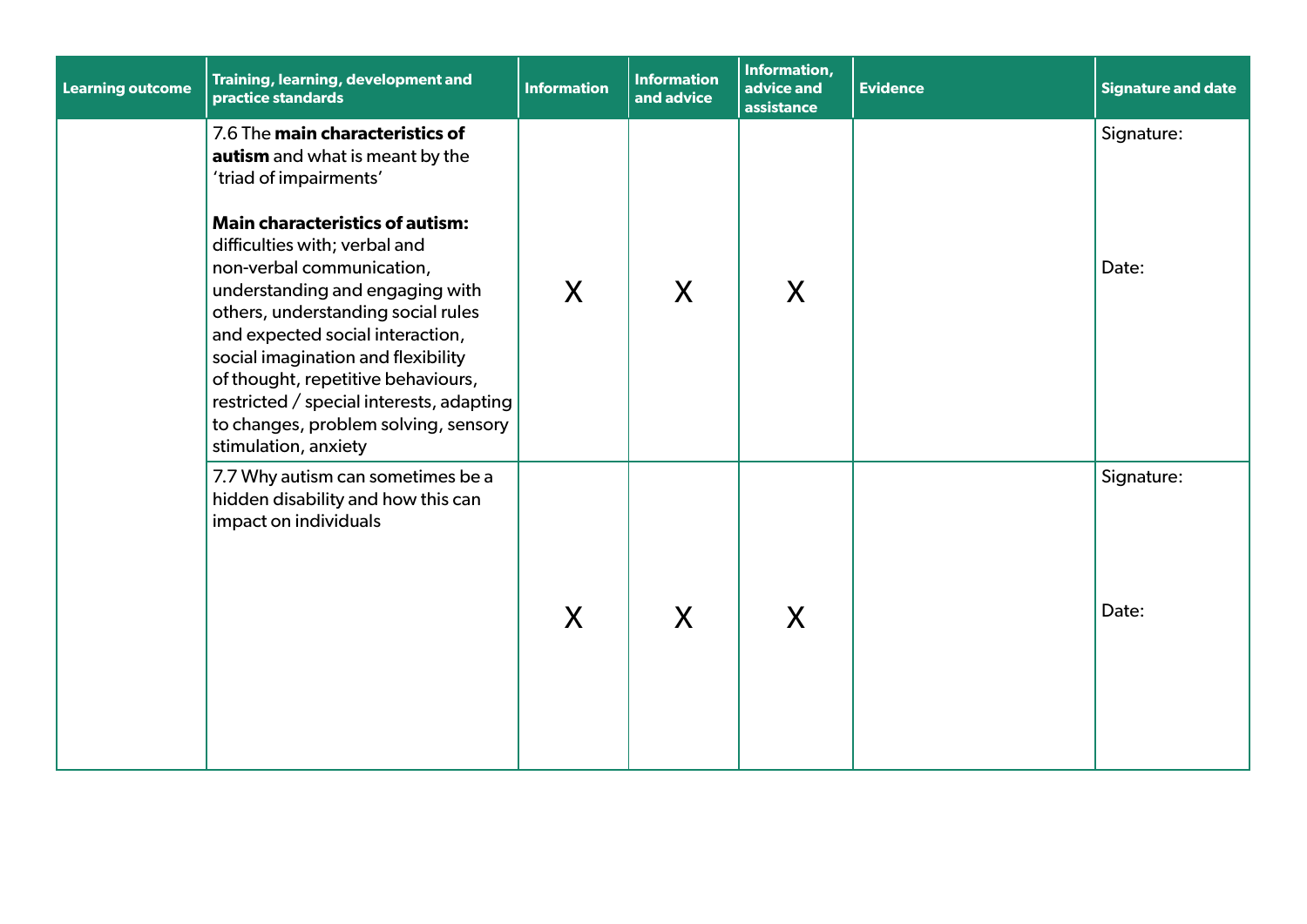| <b>Learning outcome</b> | Training, learning, development and<br>practice standards                                                                                                                            | <b>Information</b> | <b>Information</b><br>and advice | Information,<br>advice and<br>assistance | <b>Evidence</b> | <b>Signature and date</b> |
|-------------------------|--------------------------------------------------------------------------------------------------------------------------------------------------------------------------------------|--------------------|----------------------------------|------------------------------------------|-----------------|---------------------------|
|                         | 7.8 The range of services, agencies<br>and professionals that provide<br>support for individuals with learning<br>disabilities and/or autistic individuals                           | X                  | X                                | X                                        |                 | Signature:<br>Date:       |
|                         | 7.9 Models and approaches that<br>can be used to support effective<br>communication and engagement<br>with:<br>• individuals with a learning<br>disability<br>· autistic individuals | X                  | X                                | X                                        |                 | Signature:<br>Date:       |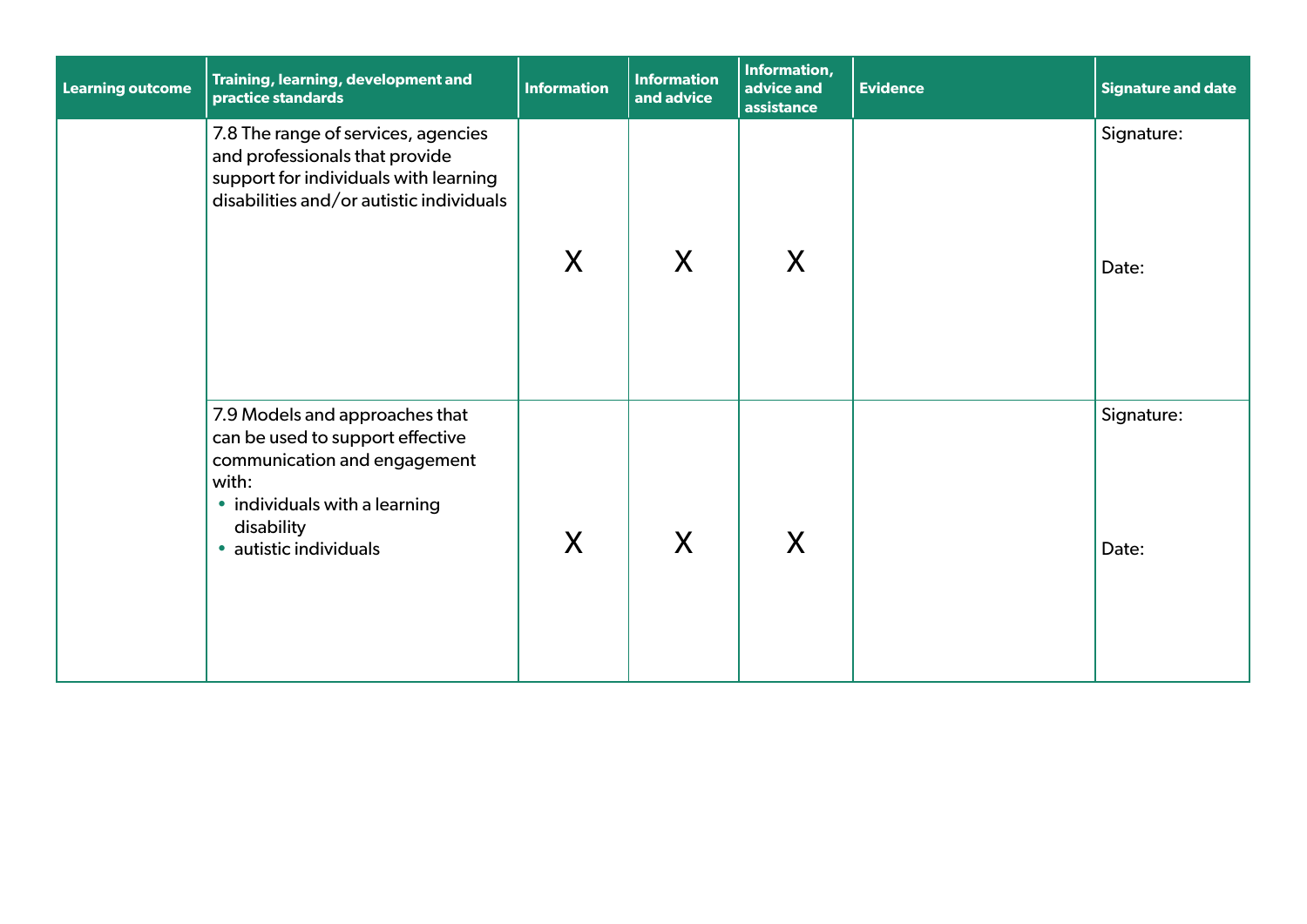| <b>Learning outcome</b> | Training, learning, development and<br>practice standards                                                                                                                                                                                                                     | <b>Information</b> | <b>Information</b><br>and advice | Information,<br>advice and<br>assistance | <b>Evidence</b> | <b>Signature and date</b> |
|-------------------------|-------------------------------------------------------------------------------------------------------------------------------------------------------------------------------------------------------------------------------------------------------------------------------|--------------------|----------------------------------|------------------------------------------|-----------------|---------------------------|
| 8. Understand           | Knowledge and understanding about:                                                                                                                                                                                                                                            |                    |                                  |                                          |                 |                           |
| sensory loss            | 8.1 The potential impact of different<br>types of 'sensory loss' on<br>individuals<br>Different types of 'sensory loss':                                                                                                                                                      |                    |                                  |                                          |                 | Signature:                |
|                         | Sensory loss from birth, acquired<br>sensory loss (visual impairments,<br>hearing loss, singular sensory loss<br>(smell, taste, touch, no sense of<br>the feeling of pain), vestibular and<br>proprioceptive loss, deafblind, multi-<br>sensory impairment, dual sensory loss | X                  | X                                | X                                        |                 | Date:                     |
|                         | 8.2 The terms used to describe<br>sensory loss                                                                                                                                                                                                                                | X                  | X                                | X                                        |                 | Signature:<br>Date:       |
|                         |                                                                                                                                                                                                                                                                               |                    |                                  |                                          |                 |                           |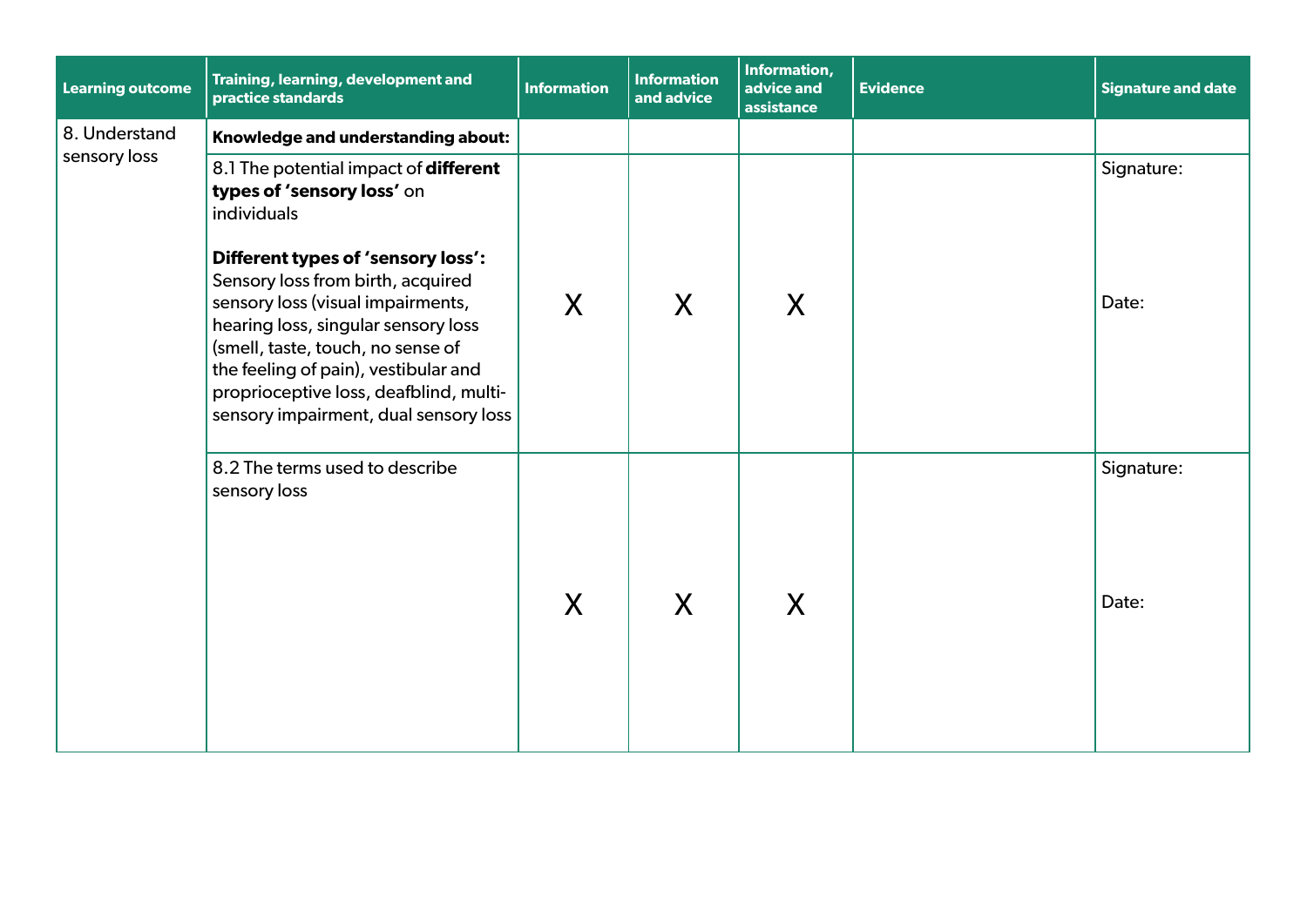| <b>Learning outcome</b> | Training, learning, development and<br>practice standards                                                                                                                                                           | <b>Information</b> | <b>Information</b><br>and advice | Information,<br>advice and<br>assistance | <b>Evidence</b> | <b>Signature and date</b> |
|-------------------------|---------------------------------------------------------------------------------------------------------------------------------------------------------------------------------------------------------------------|--------------------|----------------------------------|------------------------------------------|-----------------|---------------------------|
|                         | 8.3 Links between other conditions/<br>impairments and sensory loss<br><b>Conditions/impairments:</b><br>learning disability, autism, physical<br>impairment, dementia, frailty,<br>diabetes                        | X                  | X                                | X                                        |                 | Signature:<br>Date:       |
|                         | 8.4 The range of services, agencies<br>and professionals that provide<br>support for individuals with sensory<br>loss                                                                                               | X                  | $\mathsf{X}$                     | X                                        |                 | Signature:<br>Date:       |
|                         | 8.5 Specific requirements set within<br>the Social Services and Well-Being<br>(Wales) Act and associated Codes<br>of Practice for the assessment of and<br>delivery of services to individuals with<br>sensory loss |                    | X                                | X                                        |                 | Signature:<br>Date:       |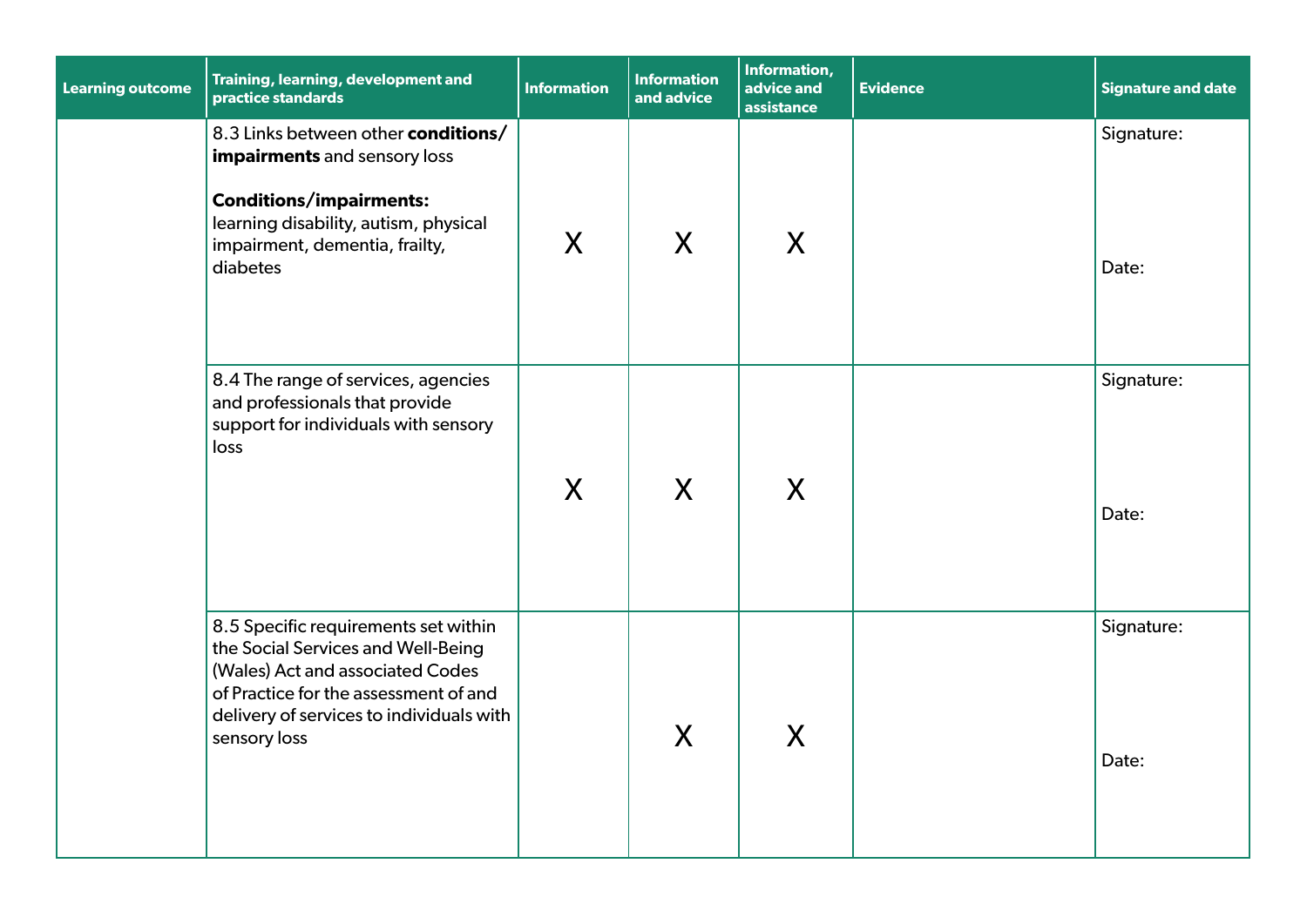| <b>Learning outcome</b>                   | Training, learning, development and<br>practice standards                                                                                                        | <b>Information</b> | <b>Information</b><br>and advice | Information,<br>advice and<br>assistance | <b>Evidence</b> | <b>Signature and date</b> |
|-------------------------------------------|------------------------------------------------------------------------------------------------------------------------------------------------------------------|--------------------|----------------------------------|------------------------------------------|-----------------|---------------------------|
|                                           | 8.6 Models and approaches that<br>can be used to support effective<br>communication and engagement<br>with individuals who have sensory<br>loss                  | X                  | $\sf X$                          | X                                        |                 | Signature:<br>Date:       |
| 9. Understand<br>acquired brain<br>injury | Knowledge and understanding about:                                                                                                                               |                    |                                  |                                          |                 |                           |
|                                           | 9.1 Types and causes of acquired<br>brain injury<br>Types and causes: traumatic brain<br>injury, other forms of acquired brain<br>injury                         | X                  | $\mathsf{X}$                     | X                                        |                 | Signature:<br>Date:       |
|                                           | 9.2 Potential impacts of acquired<br>brain injury on an individual and their<br>families<br>Potential impacts: physical,<br>cognitive, emotional and behavioural | $\sf X$            | $\boldsymbol{X}$                 | X                                        |                 | Signature:<br>Date:       |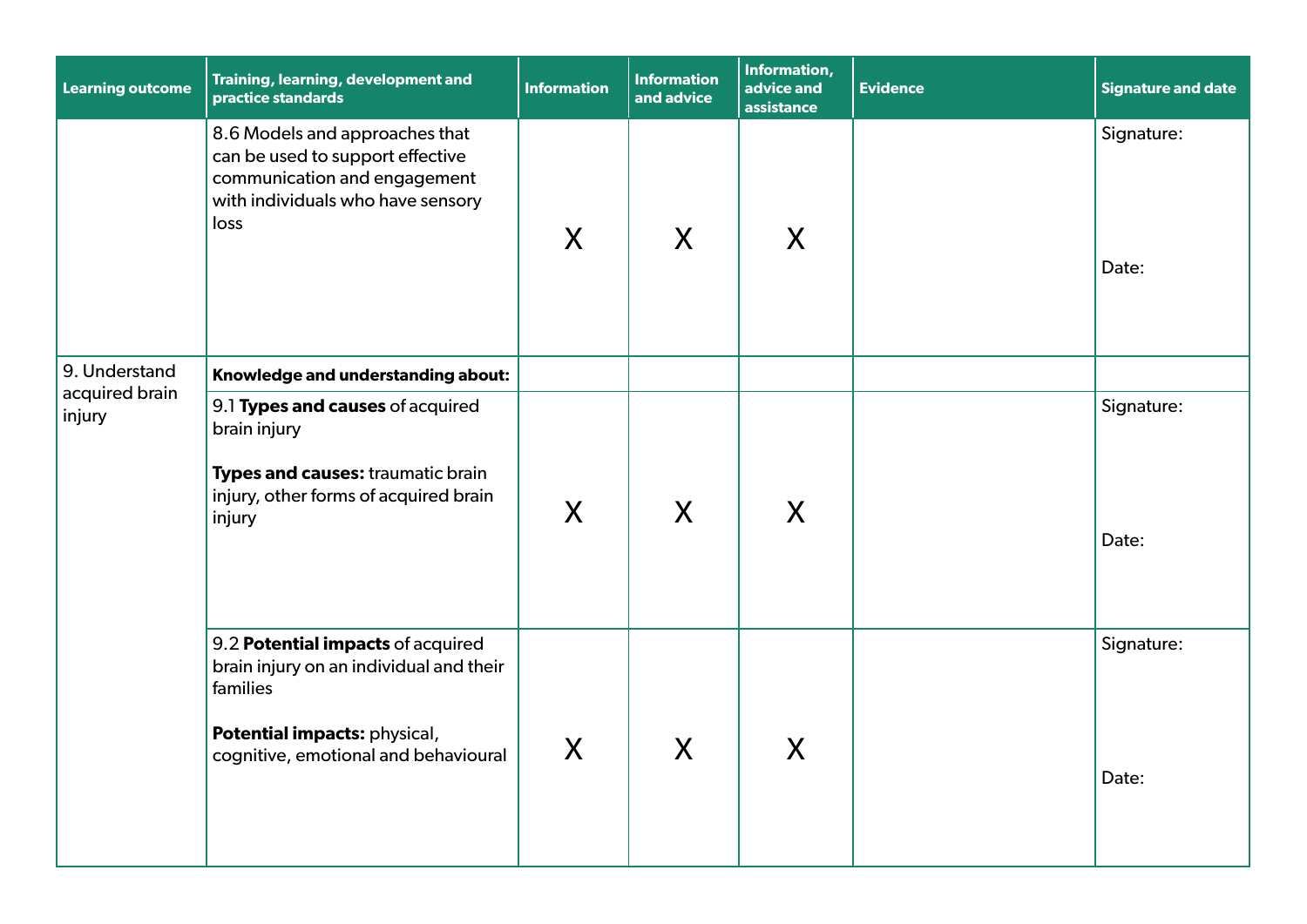| <b>Learning outcome</b> | Training, learning, development and<br>practice standards                                                                                               | <b>Information</b> | <b>Information</b><br>and advice | Information,<br>advice and<br>assistance | <b>Evidence</b> | <b>Signature and date</b> |
|-------------------------|---------------------------------------------------------------------------------------------------------------------------------------------------------|--------------------|----------------------------------|------------------------------------------|-----------------|---------------------------|
|                         | 9.3 How lack of insight resulting from<br>acquired brain injury may impact on<br>an individual's ability to take risk                                   |                    | $\mathsf{X}$                     | X                                        |                 | Signature:<br>Date:       |
|                         | 9.4 The range of services, agencies<br>and professionals that provide<br>support for individuals with acquired<br>brain injury                          | X                  | X                                | X                                        |                 | Signature:<br>Date:       |
|                         | 9.5 Models and approaches that<br>can be used to support effective<br>communication and engagement<br>with individuals living with mental<br>ill-health | $\mathsf{X}$       | X                                | X                                        |                 | Signature:<br>Date:       |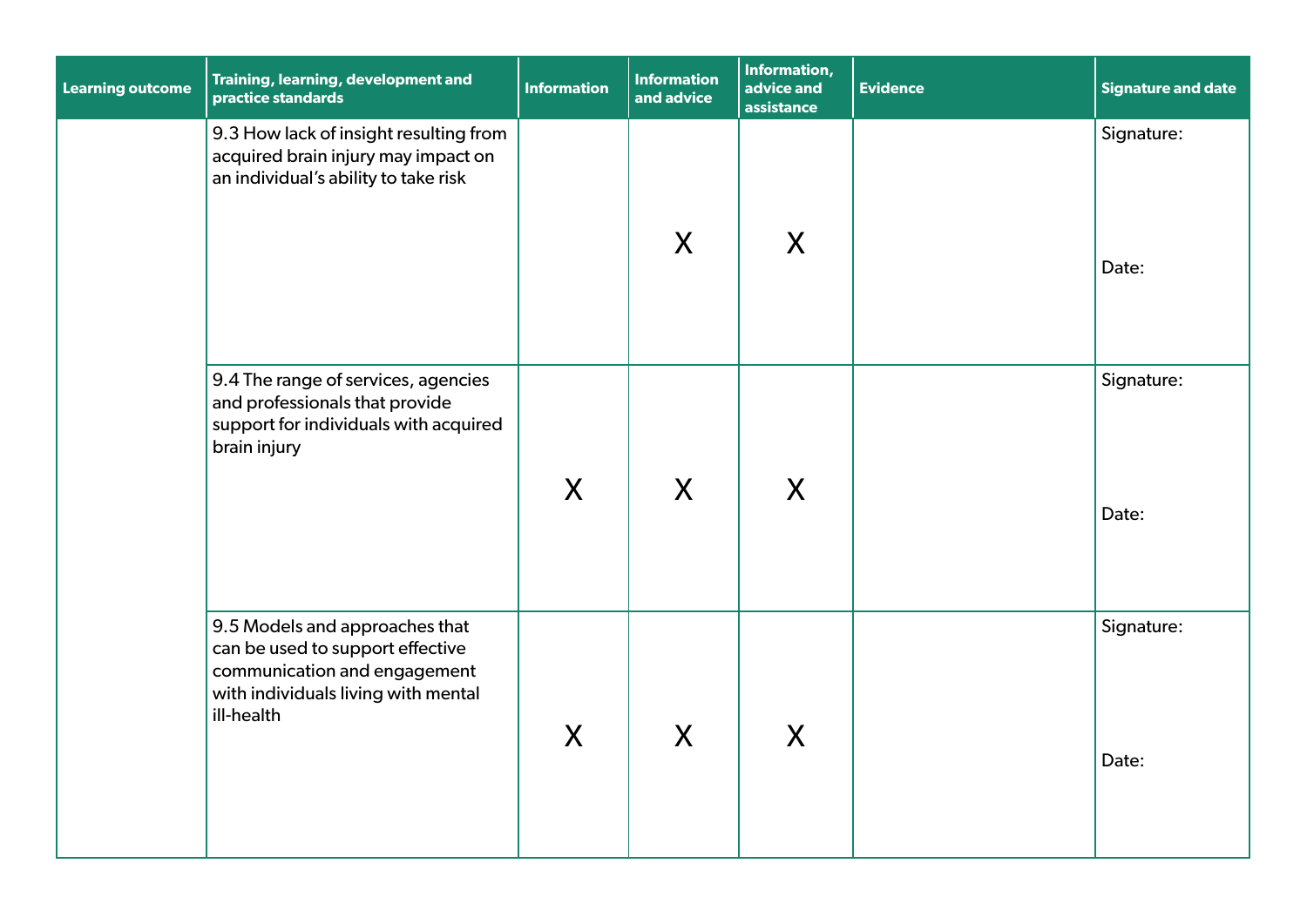| <b>Learning outcome</b>                       | Training, learning, development and<br>practice standards                                                                                                      | <b>Information</b> | <b>Information</b><br>and advice | Information,<br>advice and<br>assistance | <b>Evidence</b> | Signature and date  |
|-----------------------------------------------|----------------------------------------------------------------------------------------------------------------------------------------------------------------|--------------------|----------------------------------|------------------------------------------|-----------------|---------------------|
| 10. Understand<br>substance use<br>and misuse | Knowledge and understanding about:                                                                                                                             |                    |                                  |                                          |                 |                     |
|                                               | 10.1 The types of substances<br>individuals may use:<br>• their appearance<br>• their effects<br>$\cdot$ risks<br>• routes of administration<br>• legal status | X                  | X                                | X                                        |                 | Signature:<br>Date: |
|                                               | 10.2 Clinical classifications of<br>substances                                                                                                                 |                    | X                                | X                                        |                 | Signature:<br>Date: |
|                                               | 10.3 The meaning of the term<br>'substance misuse'                                                                                                             | $\boldsymbol{X}$   | $\boldsymbol{X}$                 | $\boldsymbol{X}$                         |                 | Signature:<br>Date: |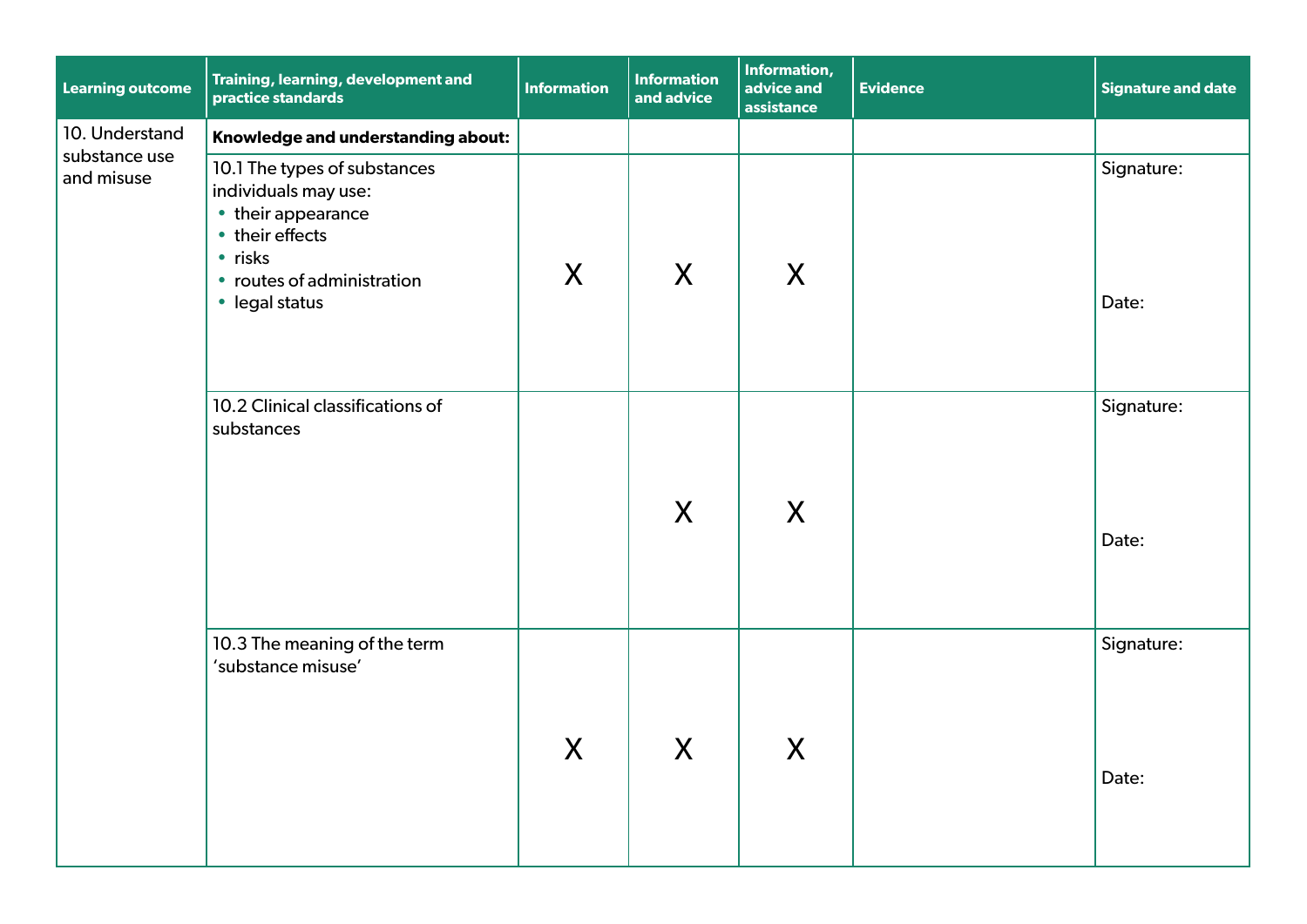| <b>Learning outcome</b> | Training, learning, development and<br>practice standards                                                                                    | <b>Information</b> | <b>Information</b><br>and advice | Information,<br>advice and<br>assistance | <b>Evidence</b> | <b>Signature and date</b> |
|-------------------------|----------------------------------------------------------------------------------------------------------------------------------------------|--------------------|----------------------------------|------------------------------------------|-----------------|---------------------------|
|                         | 10.4 Different categories of<br>substance use<br><b>Categories of substance use:</b><br>experimental, recreational,<br>dependent/problematic |                    | X                                | $\mathsf{X}$                             |                 | Signature:<br>Date:       |
|                         |                                                                                                                                              |                    |                                  |                                          |                 |                           |
|                         | 10.5 What is meant by the term<br>'co-occurring mental health and<br>substance misuse'                                                       |                    | X                                | $\mathsf{X}$                             |                 | Signature:<br>Date:       |
|                         | 10.6 Mental health problems<br>associated with substance misuse                                                                              | X                  | X                                | $\mathsf{X}$                             |                 | Signature:<br>Date:       |